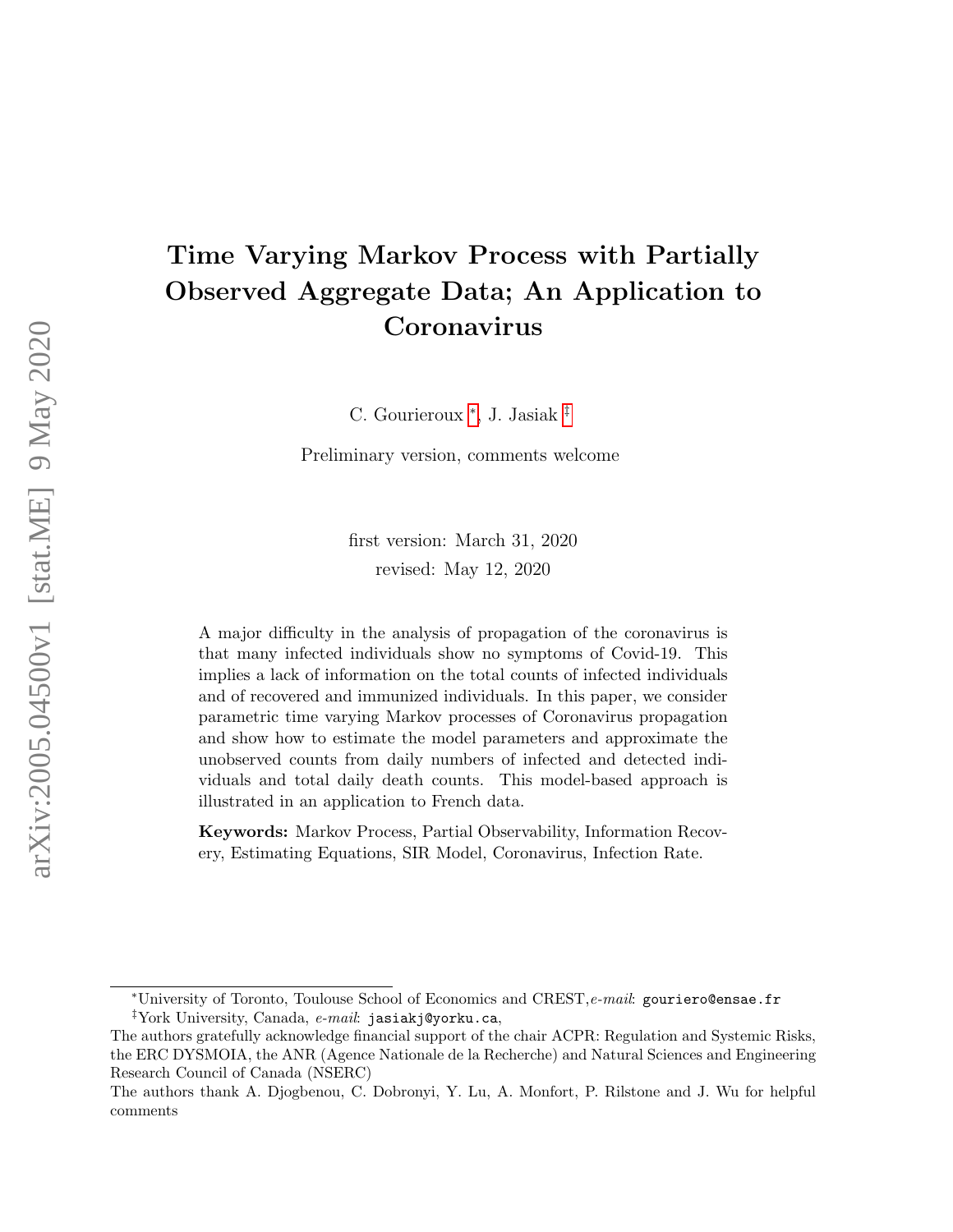### 1 Introduction

The aim of this paper is to address the problem of partial observability, encountered recently in epidemiological research on Covid-19. More specifically, some individuals are infected and asymptomatic. Therefore, they remain undetected and not recorded <sup>[1](#page-1-0)</sup>. As a consequence, the total count of recovered and immunized individuals is also unknown, as only the number of recovered and detected individuals is available. This problem of partial observability of counts renders difficult the estimation of an epidemiological SIRD (Susceptible, Infected, Recovered, Deceased) model, extended to disentangle the infected and undetected from the infected and detected individuals. Moreover, such substantial undocumented infection can facilitate the rapid propagation of the virus (Li et al.(2020)).

There are two solutions to this difficulty: The first one is to sample the population daily and perform serological tests on those samples in order to estimate the proportions of infected and undetected and of recovered individuals. The current epidemic shows that validating and producing reliable serological tests can take time. Moreover, regularly performed samplings can be costly especially in terms of time of health care providers. The second approach, proposed in this paper, is purely model-based. Loosely speaking, under the standard extended SIRD model, the evolution of death rates might be different, depending on whether all infected individuals are detected or not. This implied difference will allow us for a model-based estimation of the proportions of infected undetected individuals (resp. recovered immunized) [see, Verity et al.(2019) for pure model based estimation of coronavirus infection, Manski,Molinari (2020) for set estimation of the infection rate].

The paper discusses the general case of time varying Markov processes when aggregate counts are partially observed. Section 2 describes the latent model of qualitative individual histories. These histories follow a time varying Markov process with transition probabilities that can depend on latent counts and unknown parameters. The observations are functions of the frequencies of the different states (compartments in epidemiological terminology), although not all of those frequencies are observed, in general. More specifically, only some states can be observed and/or a sum of frequencies over subsets of states

<span id="page-1-0"></span><sup>&</sup>lt;sup>1</sup>Even though some data on asymptomatic ratios are available [see e.g. Nishiura et al. $(2020)$ ], some individuals may remain undetected for other reasons, such as refusing to be tested, or getting false negative tests results.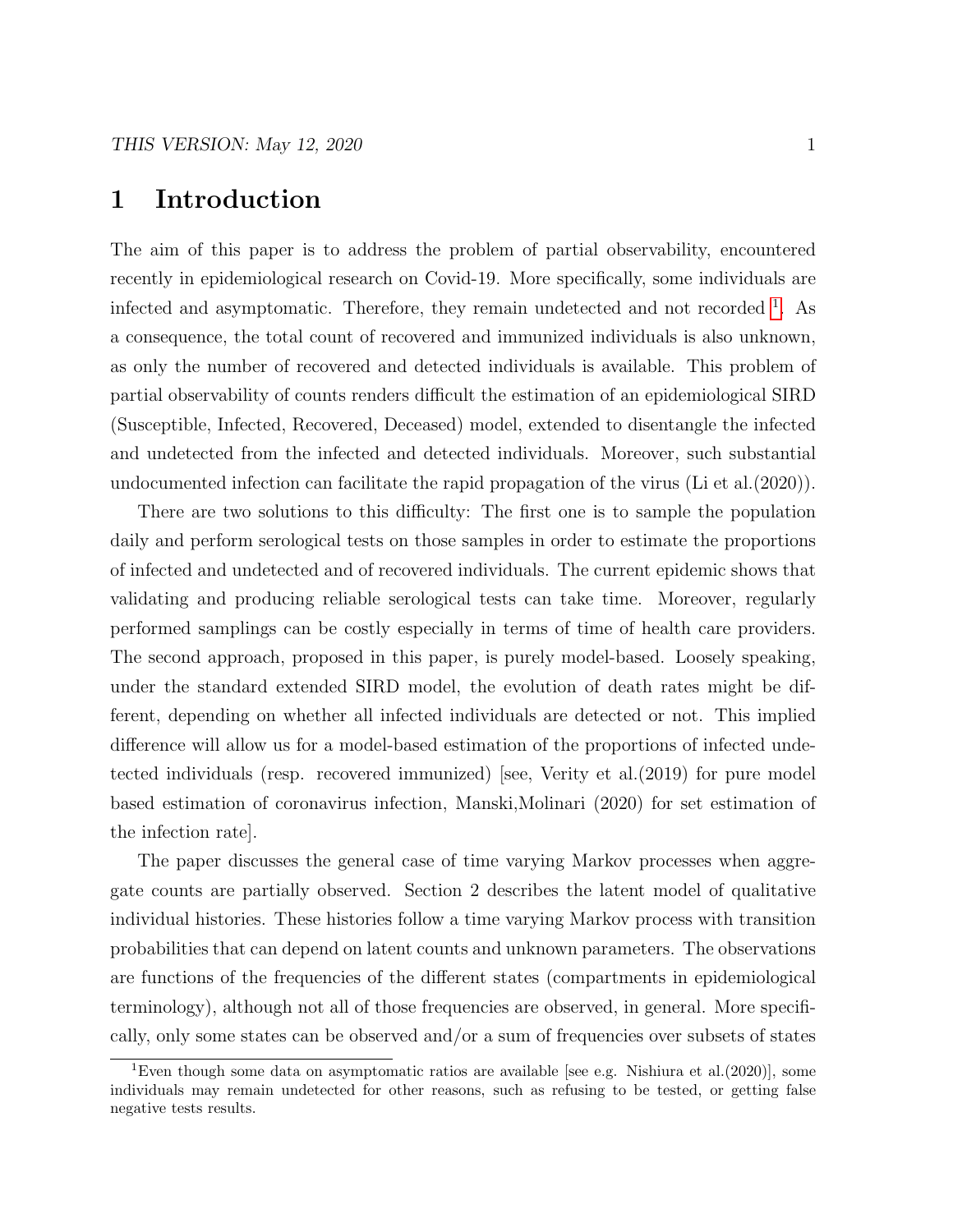can be observed. Section 3 introduces the estimation method, which jointly estimates the unknown parameters and the unknown state probabilities. We derive the asymptotic properties of the estimators under identification. Identification, which is the main challenge of the proposed approach is the topic of Section 4. First, we discuss the identification in a homogeneous Markov, i.e. when the transition matrix is not time varying. Without additional restrictions on the transition probabilities, that model is not identifiable and the proposed approach cannot be used. However, it is not the case for a time varying Markov process that includes contagion effects and, and in particular for the SIR-type models used in epidemiology. The estimation approach is illustrated in Section 5 with a SIR type model for French data. Section 6 concludes. Some technical problems are discussed in the Appendices.

### 2 Latent Model and Observations

#### 2.1 Latent Model

We consider a large panel of individual histories  $Y_{i,t}$ ,  $i = 1, ..., N$ ,  $t = 1, ..., T$ , where the latent variable is qualitative polytomous with J alternatives denoted by  $j = 1, ..., J$ .

Assumption A1: The individual histories are such that:

i) The variables  $Y_{i,t}$ ,  $i = 1, ..., N$ , at t fixed, have the same marginal distributions. This common marginal distribution is discrete and summarized by the J-dimensional vector  $p(t)$ , with components:

$$
p_j(t) = P(Y_{i,t} = j).
$$

ii) The processes  $\{Y_{i,t}, t = 1, ..., T\}, i = 1, ..., N$  are independent (heterogeneous) Markov processes with transitions from date  $t - 1$  to date t summarized by a  $J \times J$ transition matrix  $P[p(t-1);\theta]$ , parametrized by  $\theta$ . This matrix is such that each row sums up to 1.

Thus, we consider a discrete time model applicable to data on a homogeneous population of risks. Let  $f(t)$  denote the cross sectional frequency, i.e. the sample counterpart of  $p(t)$ . It follows from the standard limit theorems that: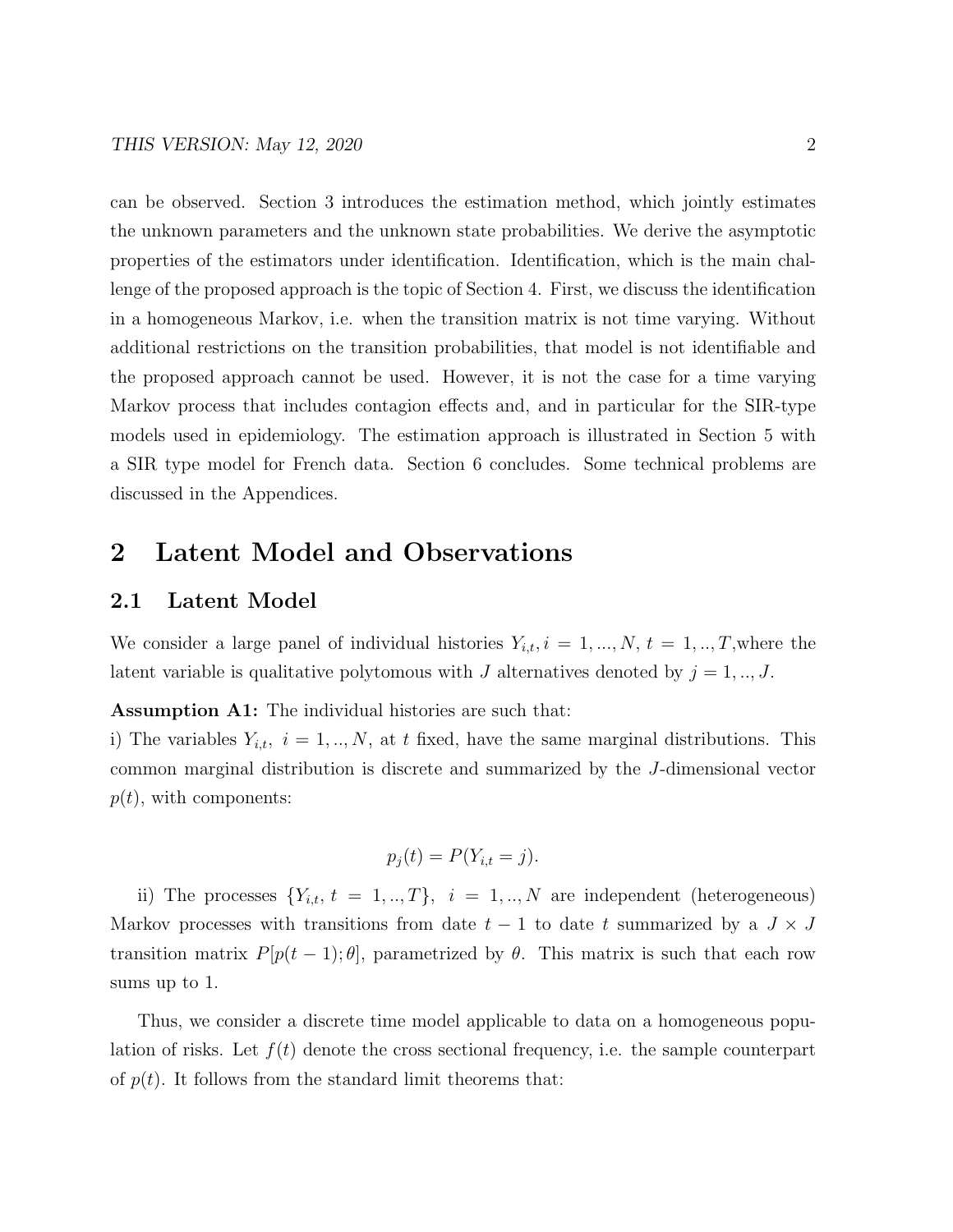**Proposition 1:** Under Assumption A1 , the  $f(t)$ 's are asymptotically normal for large N.

This specification of the transition matrix includes the homogeneous Markov chain, when there is no effect of lagged  $p(t-1)$ . It also includes the standard contagion models of SIR type used in epidemiology [see, McKendrick (1926), Kermack, McKendrick (1927) for early articles on SI and SIR models in the literature, Hethcote (2000), Brauer et al.(2001), Vinnicky, White (2010) for general presentations of epidemiological models, Allen (1994) for their discrete time counterparts, Gourieroux, Jasiak (2020) for an overview, and also examples given below].

As vectors  $p(t)$  change over time, stationarity is not assumed.

#### 2.2 Observations

In practice, the individual histories may not be observed, while cross-sectional frequencies are available. These can be the frequencies  $f(t)$ ,  $t = 1, ..., T$ , or aggregates of such frequencies.

**Assumption A2:** The observations are:  $\hat{A}_t = Af(t), t = 1, ..., T$ , where A is a  $K \times J$ state aggregation matrix, that is a matrix with rows containing zeros and ones. The aggregation matrix is known and of full rank K.

**Example 1:** When  $A = Id$ , all  $f(t)$ 's are observed. This is the case considered in McRae (1977), Miller, Judge (2015).

Example 2: In a model of the coronavirus propagation, the following 5 individual states can be distinguished:  $1 = S$ , for Susceptible,  $2 = IU$ , for Infected and Undetected,  $3 = ID$  for Infected and Detected,  $4 = R$  for Recovered, and  $5 = D$  for Deceased. The observed frequences are  $f_3(t)$  and  $f_5(t)$ , but not the other frequencies. We have a  $2 \times 5$ matrix  $A$  given by:

$$
A = \left[ \begin{array}{rrr} 0 & 0 & 1 & 0 & 0 \\ 0 & 0 & 0 & 0 & 1 \end{array} \right],
$$

that characterizes the selection of the frequencies.

**Example 3:** In some other applications, matrix  $A$  truly aggregates the frequencies, as, for instance, in cascade processes and percolation theory applied to an epidemiological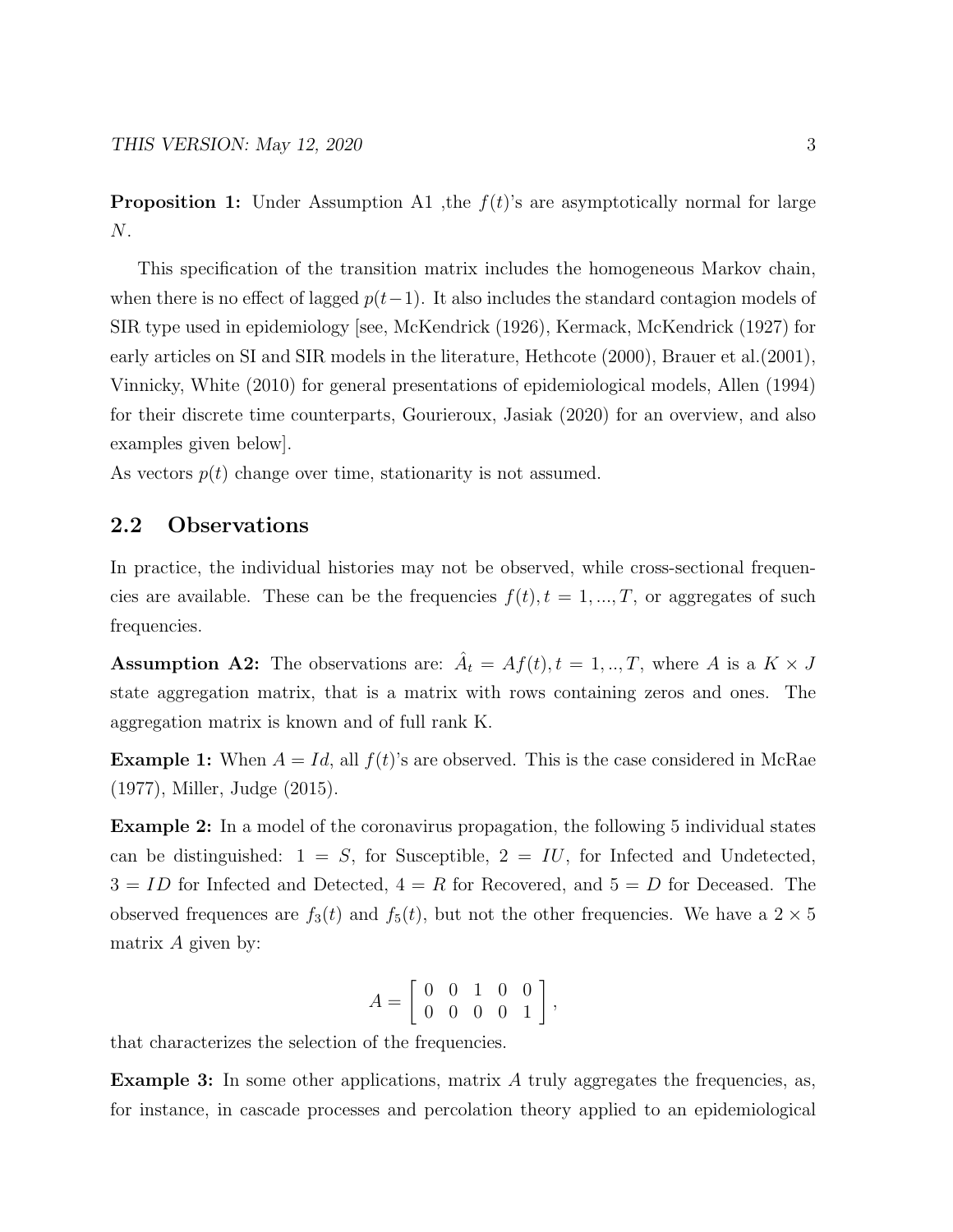model<sup>[2](#page-4-0)</sup>. Let us consider a country with two regions and a SI model distinguishing these regions. We get a 4 state model:  $1=S1$ , susceptible in region 1,  $2=S2$ , susceptible in region 2, 3=I1, infected in region 1, 4=I2, infected in region 2. A propagation model can be written at a disaggregate level to account for both propagation within and between regions. Thus, there is a competition between the contagions coming from regions 1 and 2. However, only aggregate data for the entire country may be available. Then, the aggregating matrix A is equal to:

$$
A = \left[ \begin{array}{rrr} 1 & 1 & 0 & 0 \\ 0 & 0 & 1 & 1 \end{array} \right].
$$

Although the process of aggregate counts:  $f_1(t)+f_2(t)$ ,  $f_3(t)+f_4(t)$  may not be Markov, in general, it is important to consider the special case when it is, and then explore the possibility of identifying the parameters of regional, i.e. disaggregated dynamics. This is exactly the objective of percolation theory [see, Garet, Marchand (2006) for a detailed analysis of competing contagion sources].

### 3 Estimation

Under Assumption A1, we can use the Bayes formula to relate the marginal theoretical probabilities  $p(t)$  to the transition probabilities by:

$$
p(t) = P[p(t-1); \theta]'p(t-1), \ t = 2, ..., T.
$$
\n(3.1)

The nonlinear recursive equation (3.1) is the discrete time counterpart of the deterministic differential system commonly used in epidemiology [see, Gourieroux, Jasiak(2020)]. These equations will be used as the estimating equations in the asymptotic least squares estimation method outlined below<sup>[3](#page-4-1)</sup>. In our framework, the parameter of interest includes  $\theta$  as well as the sequence of vectors  $p(t)$ . They can be jointly estimated from the following optimization:

<span id="page-4-0"></span> ${}^{2}$ See Good (1949) and Hammersley (1957) for the introduction of cascade processes and percolation, resp., in the literature.

<span id="page-4-1"></span><sup>3</sup> see, Godambe, Thompson (1974),Hardin, Hilbe(2003)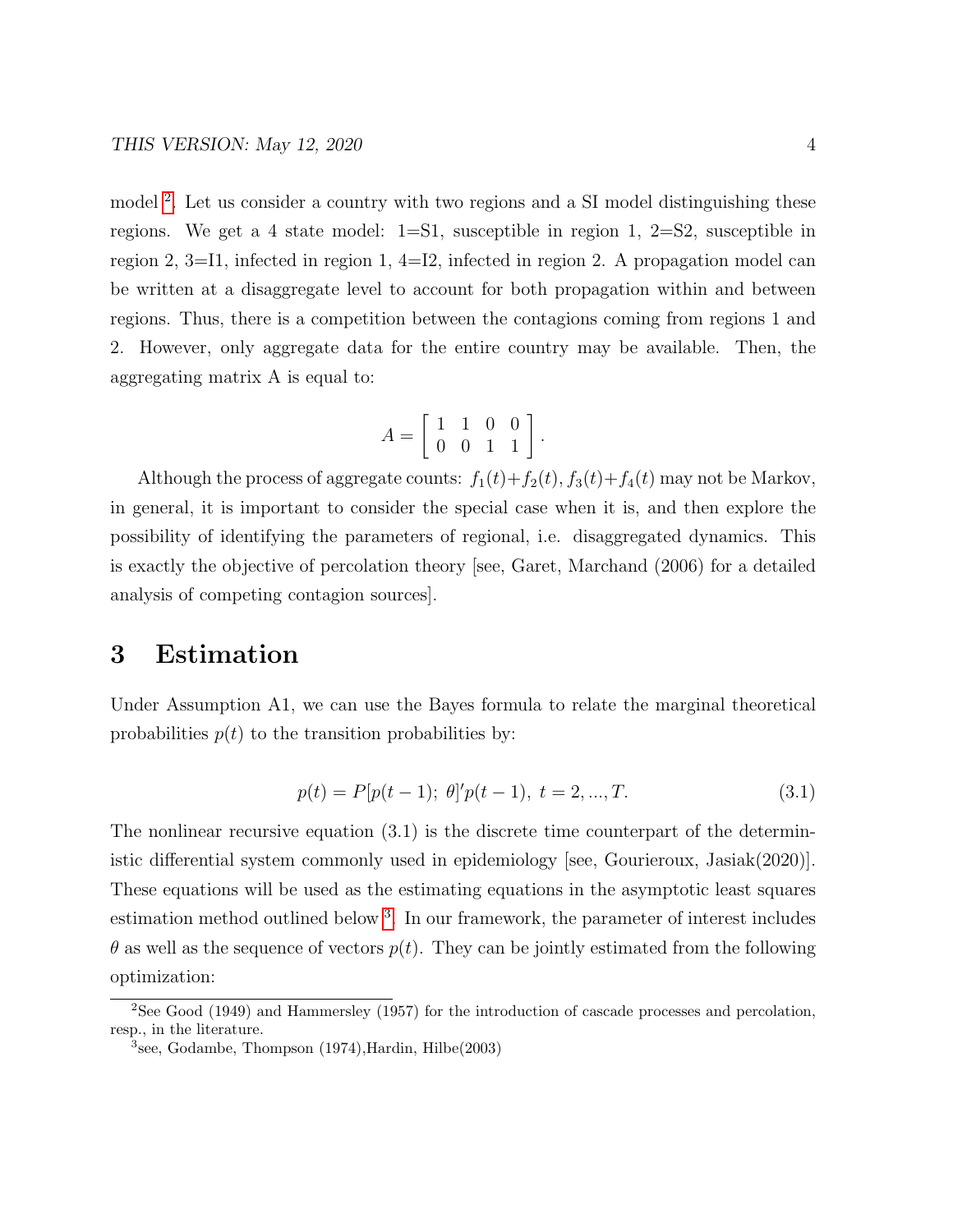$$
(\hat{p}(1),..,\hat{p}(T),\hat{\theta}) = ArgMin \sum_{t=2}^{T} ||p(t) - P[p(t-1); \theta]'p(t-1)||^2
$$
  
s.t.  $Ap(t) = Af(t) = \hat{A}_t, t = 1,..,T,$ 

where ||.|| denotes the Euclidean norm.

Proposition 2: If the constrained optimization given above has a unique solution that is continuously differentiable with respect to  $Af(t) = \hat{A}_t, t = 1, ..., T$ , then the estimator is asymptotically consistent, converges at rate 1/ √ N, and is asymptotically normally distributed.

The expression of the asymptotic variance-covariance matrix is derived in Appendix 2.

If  $A = Id$ , that is, if all frequencies are observed, we obtain the case analysed in McRae (1977). In the general framework, this optimization is not only used to estimate parameter  $\theta$ , but also to approximate the unobserved marginal probabilities.

The condition given in Proposition 2 is an identification condition, which is discussed in detail in the next section.

# 4 Identification Condition

In this section we discuss the (asymptotic) identification corresponding to the objective function given in Section 3. This objective function has a simple form, as it is quadratic under linear constraints with respect to the sequence  $p(t)$ . This allows us for an optimisation in two steps: first with respect to the  $p(t)$ 's, and next, with respect to  $\theta$  after concentrating. This is the approach used below for identification [4](#page-5-0) .

#### 4.1 Order Condition

By taking into account the fact that probabilities sum up to one, we can compare the number of moment conditions equal to  $(J-1)(T-1)$  with the number of parameters of interest that is  $(J - K - 1)T + \dim \theta$ , iff  $KT \geq \dim \theta$ . Therefore the order condition

<span id="page-5-0"></span><sup>&</sup>lt;sup>4</sup>This numerical simplification will not arise for other measures of distance in the Cressie-Read family between probability distributions [Cressie,Read (1984), Miller,Judge (2015)].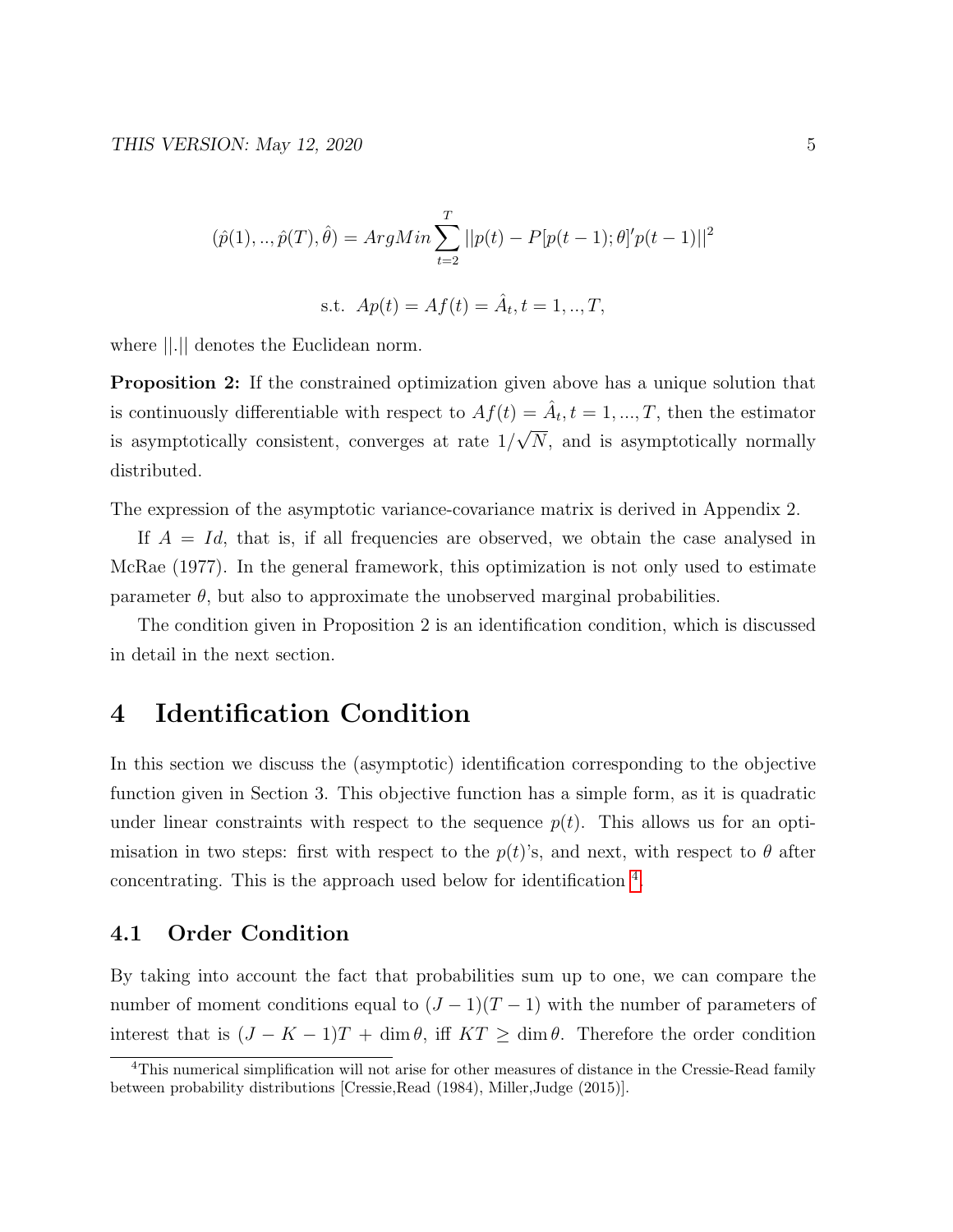is satisfied iff the number of days  $T$  is sufficiently large. Let us now consider the rank condition.

#### 4.2 Rank condition for Homogenous Markov

For ease of exposition, we consider a homogenous Markov model with 3 states:  $J = 3$ . The parameter  $\theta$  includes the elements of the transition matrix P, which has 6 independent components, given that each row of  $P$  sums up to 1. We assume that the observed marginal probabilities are  $p_3(t)$ ,  $t = 1, ..., T$ . The Bayes formula:

$$
p(t) = P'p(t-1), \ t = 2, ..., T,
$$
\n(4.2)

leads to  $2(T-1)$  independent moment restrictions that are the estimating equations:

$$
p_2(t) = p_{12}p_1(t-1) + p_{22}p_2(t-1) + p_{32}p_3(t-1)
$$
  
\n
$$
p_3(t) = p_{13}p_1(t-1) + p_{23}p_2(t-1) + p_{33}p_3(t-1),
$$

or equivalently,

$$
p_2(t) = p_{12}[1 - p_2(t-1) - p_3(t-1)] + p_{22}p_2(t-1) + p_{32}p_3(t-1)
$$
  
\n
$$
p_3(t) = p_{13}[1 - p_2(t-1) - p_3(t-1)] + p_{23}p_2(t-1) + p_{33}p_3(t-1)
$$
\n(4.3)

To discuss identification, we look for the solutions in P and  $p(t)$ ,  $t = 1, ..., T$  of system  $(4.2)$  written for  $t = 2, ..., T$ . We have the following result:

Proposition 3: Generically, i.e. up to a (Lebesgue) negligible set of parameter values,and if  $T \geq 6$ , we have that:

i) Parameter  $P$  is not identifiable, with an under-identification order equal to 3.

ii) There exist 3 functions of P that are identifiable. These functions are independent of T.

iii) These functions are over-identified with an over-identification order equal to  $T-5$ .

**Proof:** The proof is based on a concentration with respect to the values of  $p_2(t)$ . From the second equation of system (4.3), we see that  $p_2(t-1)$  is a linear affine function of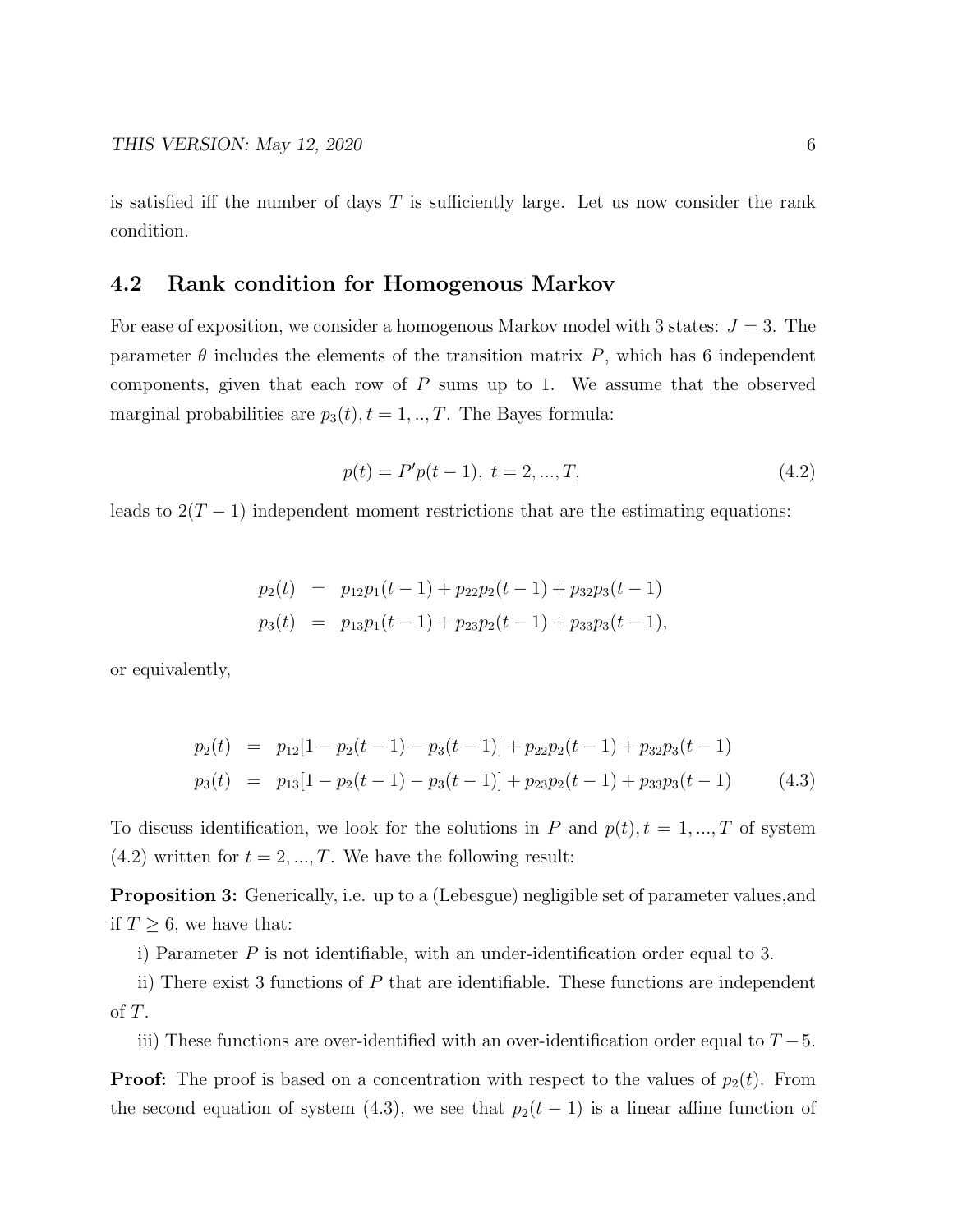$p_3(t), p_3(t-1)$ , with coefficients that depend on P. These linear affine expressions can be substituted into the first equation of system (4.3) to show that the observed sequence  $p_3(t)$  satisfies a linear affine recursion of order 2:

$$
p_3(t) = a(P) + b(P)p_3(t-1) + c(P)p_3(t-2), t = 3, ..., T,
$$

with coefficients that depend on  $P$ . The results follow since:

- i) the functions  $a(P), b(P), c(P)$  are identifiable;
- ii) the degree of under-identification of  $P$  is: 6-3=3;
- iii) the degree of over-identification of the identifiable parameters is:  $T-2-3=T-5$ . Q.E.D.

Appendix 3 provides the expressions of functions  $a(P), b(P), c(P)$  and points out that Proposition 3 does not apply only under circumstances that are negligible. In particular, identification requires that observations  $p_3(t)$  correspond to a nonstationary episode as shown in the remark below.

Remark 1: Let  $\pi$  denote the stationary probability solution of the Markov chain, defined by:

$$
\pi = P'\pi.
$$

If the observed  $p_3(t) = \pi_3$  were associated to a stationary episode, the only identifiable function of parameters would be  $\pi_3(P)$  and the under-identification degree would be equal to 6-1=5. Therefore, observing the process during a nonstationary episode provides a gain of 2 identification degrees.

*Remark 2:* If the Markov structure is recursive, that is, if matrix  $P$  is upper triangular, the under-identification degree becomes 3-3=0, and the parameter is generically identifiable.

Proposition 3 shows that we can expect to identify the parameter of interest if we either consider a) a homogeneous Markov and constrain the parameters as illustrated in Remark 2 by an example of the recursive system,, or b) a non-homogeneous Markov discussed in the next subsection.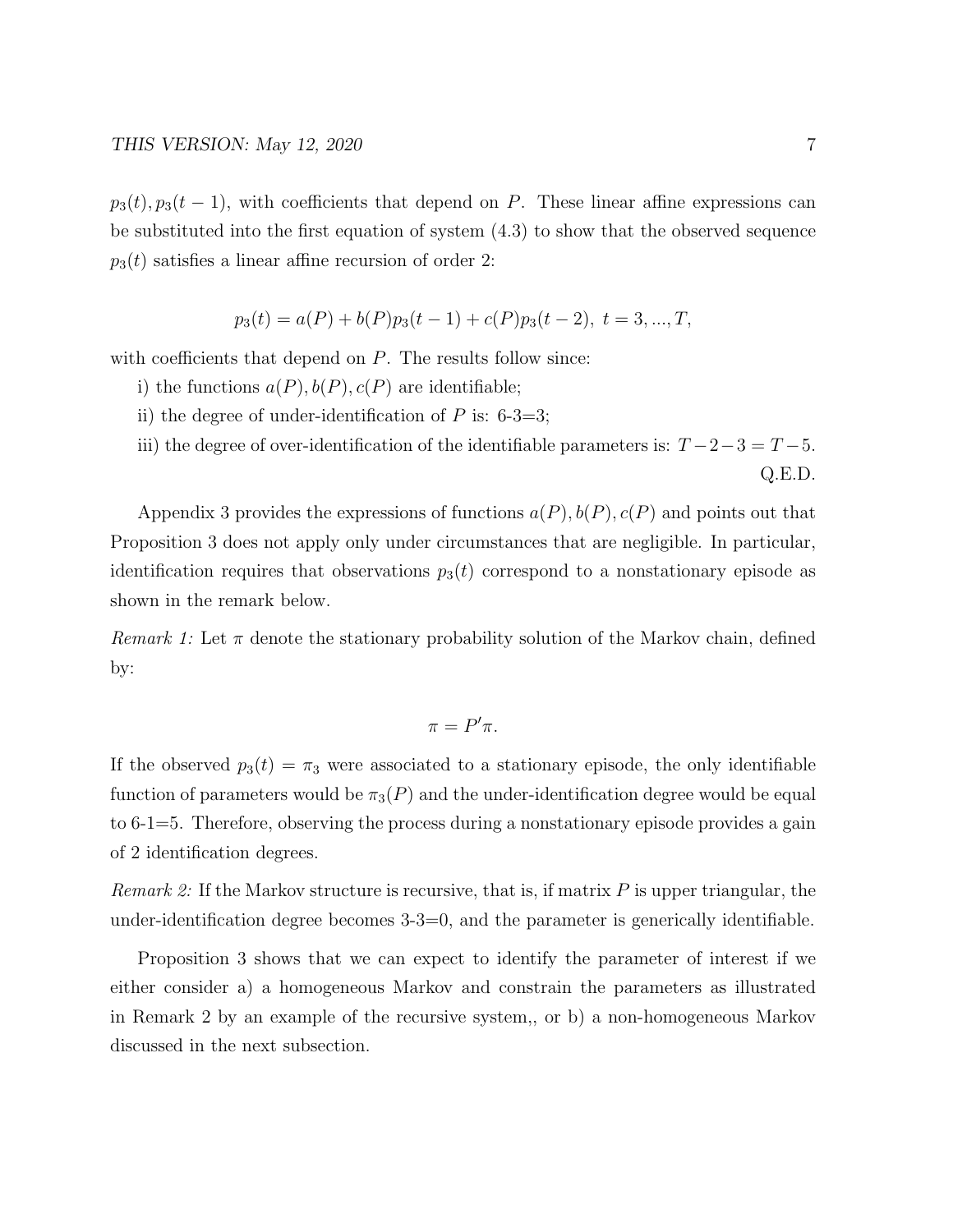#### 4.3 Rank Condition in a Propagation Model

Let us now consider an epidemiological model with  $J = 3$  states to facilitate the comparison with Section 4.2. The states are: 1=S for susceptible, 2=I for infectious (individuals stay infectious, even if they recover), 3=D for deceased. The rows of the transition matrix are the following:

row  $1 = S$ :  $(1-p_{13})[1-logist(a_1+a_2p_2(t-1))]$ ;  $(1-p_{13})logist(a_1+a_2p_2(t-1))$ ;  $p_{13}$ row  $2 = I: 0; 1 - p_{23}; p_{23}$ row  $3 = D : 0, 0, 1$ 

where  $logist(x) = 1/[1 + exp(-x)]$  is the logistic function, i.e. the inverse of the logit function. We obtain a triangular transition matrix with state D as an absorbing state. The contagion effect is characterized by parameter  $a_2$  and follows a nonlinear logistic function. We also expect that mortality rate  $p_{23}$  is strictly larger than mortality rate  $p_{13}$ . There are 4 independent parameters in  $\theta = [a_1, a_2, p_{13}, p_{23}]'.$ 

**Proposition 4:** The SID model given above is generically identifiable. Parameter  $\theta$  is over-identified with an over-identification order equal to 5.

**Proof:** The proof is similar to the proof of Proposition 3. The two independent moment conditions are:

$$
p_2(t) = (1 - p_{13})logist[a_1 + a_2p_2(t-1)][1 - p_2(t-1) - p_3(t-1)] + (1 - p_{23})p_2(t-1)
$$
  
\n
$$
p_3(t) = p_{13}[1 - p_2(t-1) - p_3(t-1)] + p_{23}p_2(t-1).
$$

From the second equation, it follows that  $p_2(t-1)$  is a linear affine function of  $p_3(t)$  and  $p_3(t-1)$ . Next by substituting into the first equation, we find that the observed  $p_3(t)$ satisfies a nonlinear recursive equation of order 2 of the type:

 $p_3(t) = a_1(\theta) + b_1(\theta)p_3(t-1) + c_1(\theta)p_3(t-2) + [a_2(\theta) + b_2(\theta)p_3(t-1) + c_2(\theta)p_3(t-1)]$ 2)]  $logist[a_3(\theta) + b_3(\theta)p_3(t-1) + c_3(\theta)p_3(t-2)].$ 

If T is sufficiently large, this nonlinear observed dynamics allows us to identify 9 nonlinear functions of parameter  $\theta$ . Thus parameter  $\theta$  is identifiable with an over-identification order equal to 5.

Q.E.D.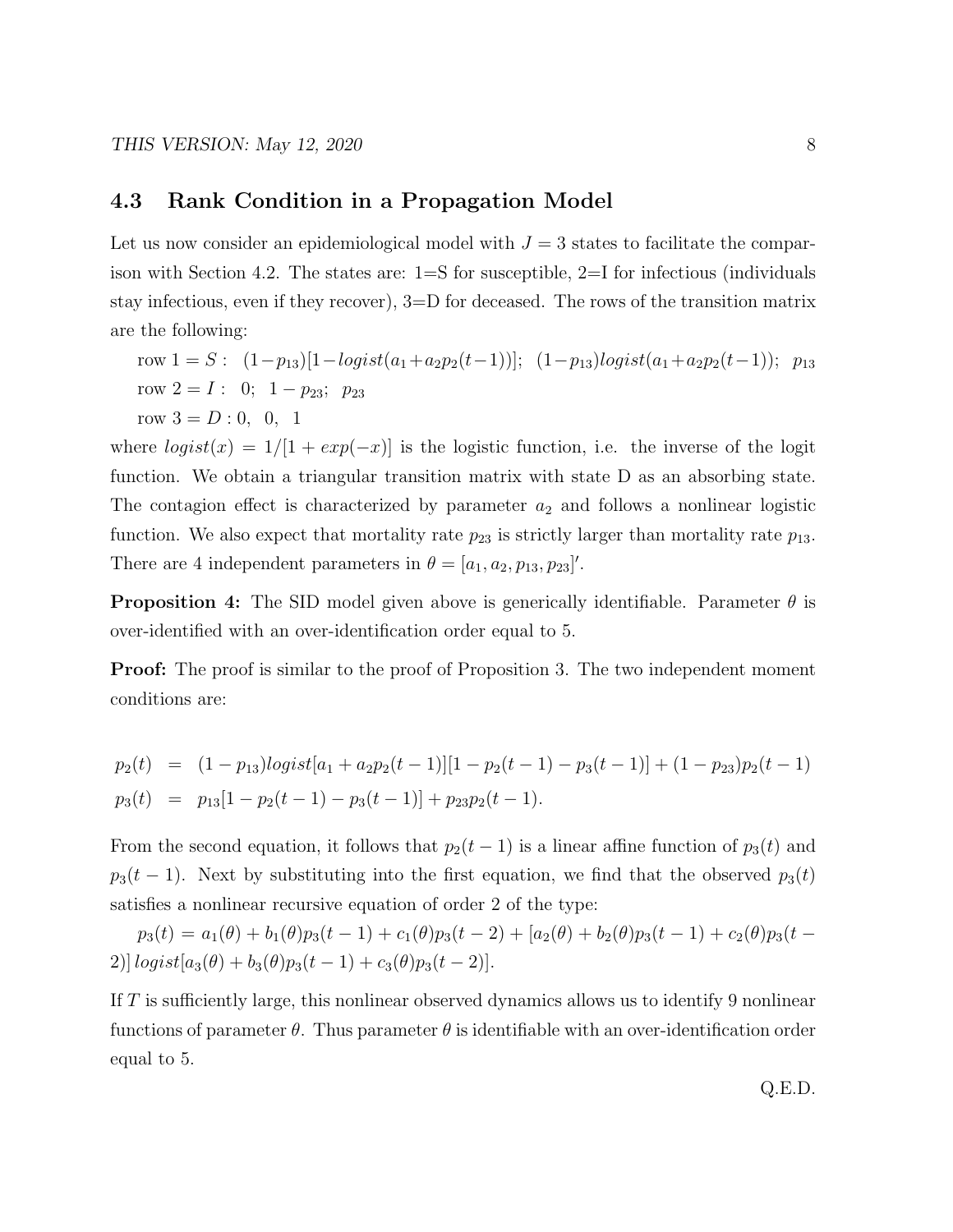From Remark 2, we expected that the triangular form of the transition matrix alone would facilitate the identification. However, the order of over-identification reveals the additional role of the contagion effect. The nonlinear dynamics induced by the logistic transformation also facilitates identification.

### 5 An Illustration

This section illustrates the estimation approach and its performance in an epidemiological model.

#### 5.1 The model and the observations

We consider a model with 5 states:  $1=S$ ,  $2=IU$ ,  $3=ID$ ,  $4=R$ ,  $5=D$ , and the following rows of the transition matrix:

row 1:  $(1-p_{15})\pi_{11t}$ ;  $(1-p_{15})\pi_{12t}$ ;  $(1-p_{15})\pi_{13t}$ ; 0;  $p_{15}$ 

where the  $\pi_{1jt}$ ,  $j = 1, 2, 3$  sum up to 1, and are proportional to:

 $\pi_{11t} \approx 1; \ \pi_{12t} \approx exp(a_1+b_1p_2(t-1)+c_1p_3(t-1)); \ \pi_{13t} \approx exp[a_2+b_2p_2(t-1)+c_2p_3(t-1)]$ row2: 0;  $p_{22}$ ;  $p_{23}$ ;  $p_{24}$ ;  $p_{25}$ row3: 0; 0;  $p_{33}$ ;  $p_{34}$ ;  $p_{35}$ row 4: 0; 0; 0;  $p_{44}$ ;  $p_{45}$ 

row 5: 0; 0; 0; 0; 1

Conditional on staying alive, the first row includes a multinomial logit model for the competing propagation driven by either lagged IU, or lagged ID [see, e.g. McFadden (1984)]. The propagation parameters allow for different impacts of  $p_2(t-1)$  and  $p_3(t-1)$ , since the detected individuals are expected to be self-isolated more often. There is no contagion effect from the recovered R, who are assumed no longer infectious <sup>[5](#page-9-0)</sup>. The structure of zeros in the transition matrix indicates that one cannot recover without being infected, one cannot be infected twice (as expected for COVID 19) and death is considered as an absorbing state.

This is a parametric model with  $6+7=13$  parameters, that are the 6 parameters  $a_l, b_l, c_l, l = 1, 2$  and 7 independent transition probabilities.

<span id="page-9-0"></span><sup>5</sup>For viruses other then Covid-19, the recovered, immunized individuals can stay infectious.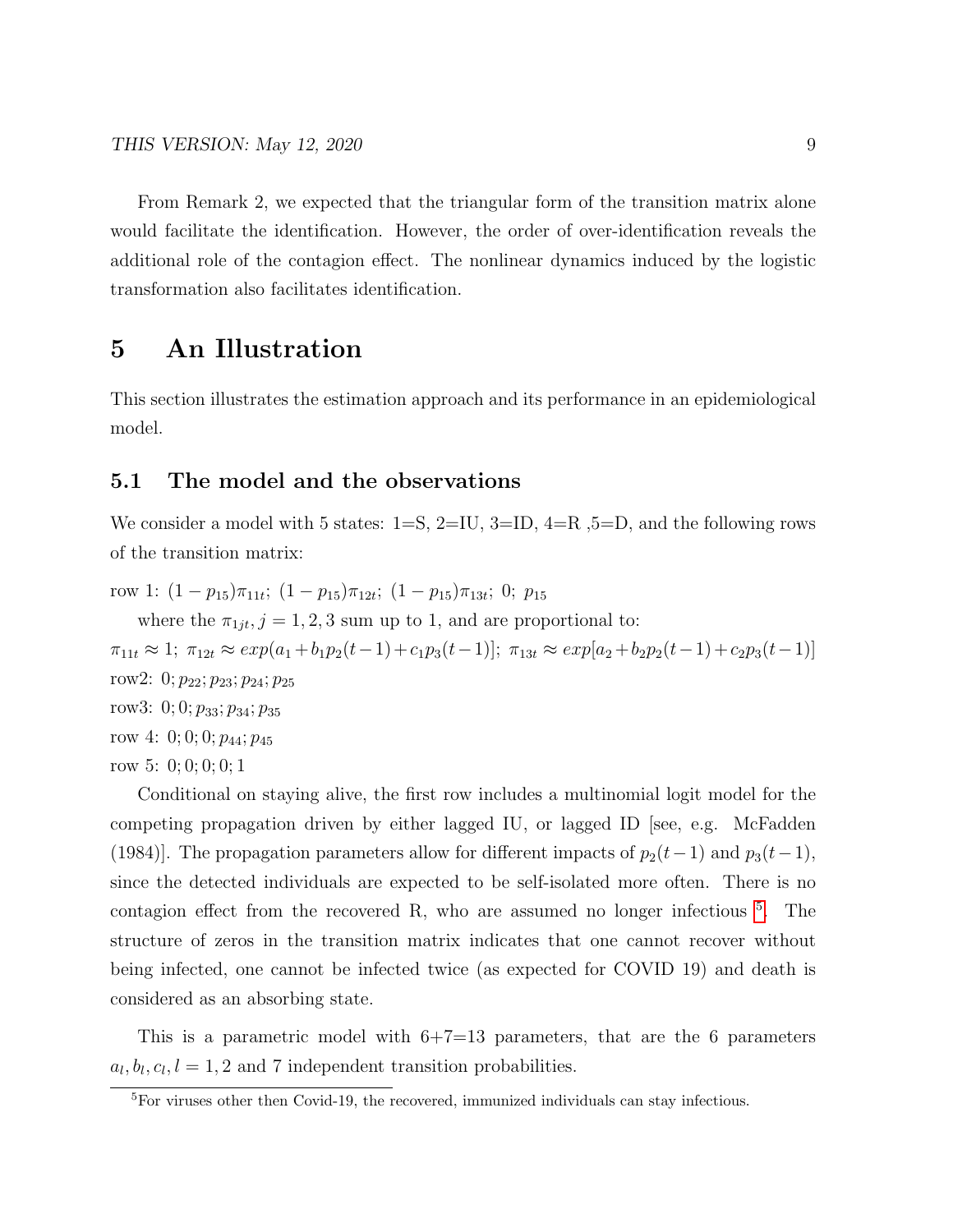Among the 5 series of frequencies  $f_j(t)$   $j = 1, ..., 5$  that sum up to 1 at each date,  $f_3(t)$ and  $f_5(t)$  of infected detected and of deceased, respectively, are assumed to be observed. The frequencies  $f_2(t)$  and  $f_4(t)$  are unobserved and will be considered as additional quantities of interest to be estimated jointly. They are crucial for a model-based reconstituting of counts of infected undetected and of recovered immunized individuals.

As illustrated in Section 4.3, the triangular form of the transition matrix and the nonlinear doubly logistic contagion model provide generic identification.

#### 5.2 Simulations

The model above can be used for simulating the Covid-19 propagation for given values of parameter  $\theta$  and initial value  $p(1)$ . These values are set as follows:

The daily mortality rates are:  $p_{15} = p_{45} = 3e - 05$ ,  $p_{25} = 0.004$ ,  $p_{35} = 0.013$ . The mortality rates  $p_{15} = p_{45}$  correspond to the long term mortality rates in France;  $p_{35}$  is an average mortality rate of individuals detected with Covid-19 in hospitals [see, Verity et al.  $(2020)$ , Table 1 for a comparison,  $p_{35}$  has been fixed between those numbers to account for a lower rate due to the presence of asymptomatic individuals [see e.g. Nishiura et al.(2020) for the asymptomatic ratio].

We assume, there are about 3 times more transition to IU than to ID,i.e.

$$
\exp(a_1) = 3 \exp(a_2), b_1 = b_2, c_1 = c_2,
$$

and the propagation effects due to IU and ID, are equal i.e.  $b_2 = c_2$ . Then  $a_2, b_2$  are set such that:

 $\exp(a_2) = 1e-06$  and  $\exp(2b_2/1000) = 25$ . These parameters have been set to provide about 60 new daily detected infections at the beginning of the epidemic for a population of 60 millions of inhabitants and of 1500 new daily infected later on, about 30 days after the beginning.

The parameters  $p_{23}, p_{24}, p_{34}$  are set equal to:

 $p_{24} = p_{34} = 0.03$ , representing an average recovery time of about 33 days before being immunized. This average time is fixed equal for the IU and ID states in the simulation.

Rate  $p_{23}$  is fixed equal to  $p_{12} = 1e - 06$ , which is the detection rate  $\exp(a_2)$ .

Coefficient  $a_2$  is strictly positive. This means that there can exist exogenous sources of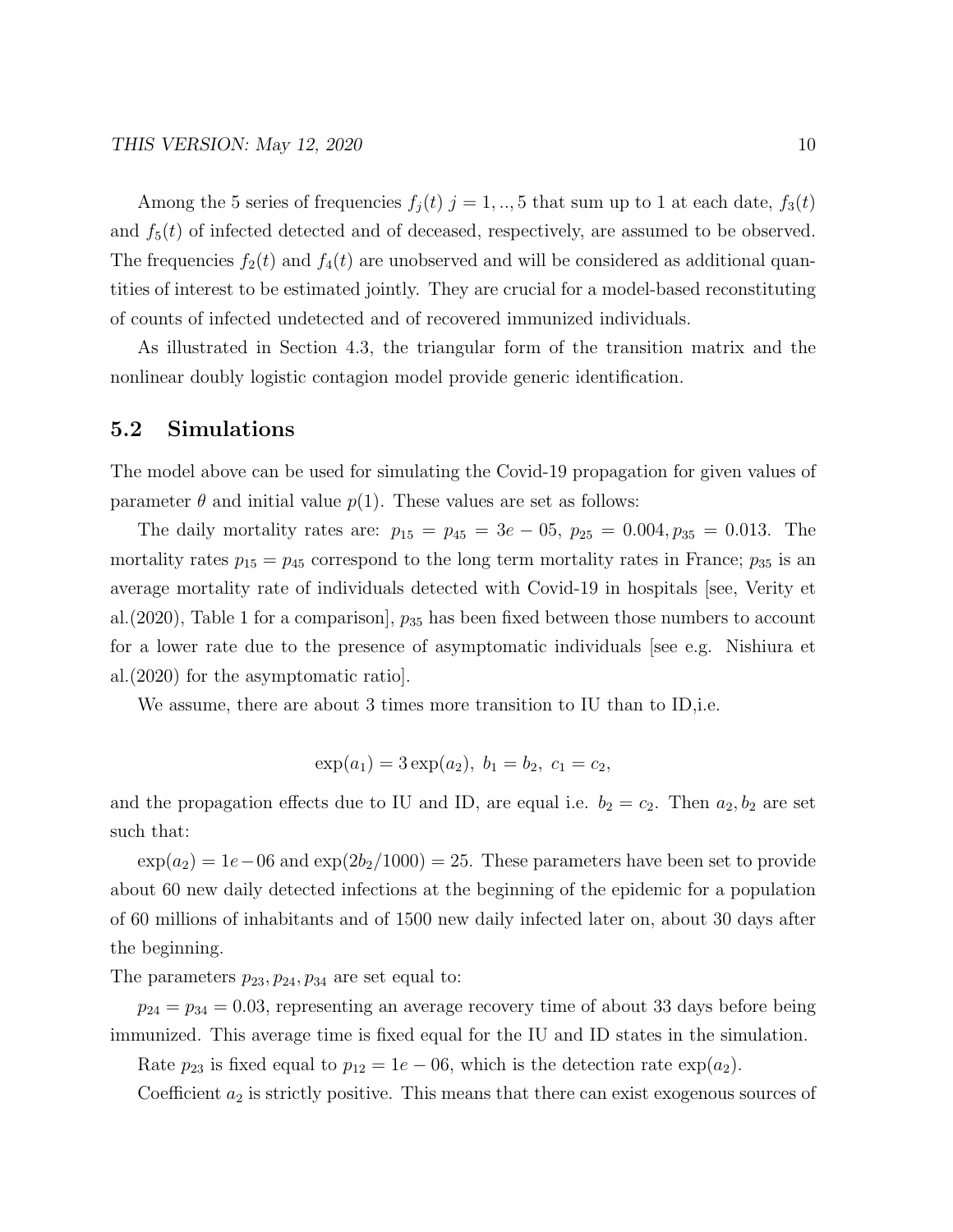infections for the population of interest, either from animals to humans, or more importantly from humans of another population to humans in the population of interest, due to tourism and migration. We consider an open economy from the epidemiological point of view <sup>[6](#page-11-0)</sup>. We do not account for the increasing effort of performing daily tests during the epidemic (its outcome has not been substantial in France during this period, due to the pressure on the market of test components  $\bar{a}$ .

Next, the parameters corresponding to the diagonal transition probabilities are computed from the unit mass restriction on each row.

All probabilities of transitions out of the diagonal are all very small as a consequence of the daily frequency of our data. The initial marginal probabilities are set equal to:  $p_0(t) = (1, 0, 0, 0, 0)$ , that corresponds to an initial population with no prior infection from the coronavirus in this population. Thus, the first cluster will be due to travellers entering the country.

Two types of dynamic analysis can be performed, depending whether the sequence of  $p(t)$ , or the sequence of  $f(t)$  are considered. The dynamics of  $p(t)$ 's are deterministic, and driven by the deterministic system (3.1). They provide us the dynamics of the expected values of  $f(t)$ 's. The dynamics of  $f(t)$ 's are stochastic with trajectories obtained by simulating the time varying Markov process. As an additional outcome, the difference between the  $p(t)$ 's and  $f(t)$ 's provides a measure of uncertainty on any predictions obtained from the deterministic model of  $p(t)$ 's.

Figure 1 shows the evolutions of  $p_2(t)$ ,  $p_3(t)$ ,  $p_4(t)$ ,  $p_5(t)$  in separate panels as their ranges and evolutions differ, due to the selected parameter values. In addition, Figure 1 illustrates the effect of an increase (decrease) of propagation parameter values  $b_1, b_2, c_1$ and  $c_2$  on the marginal probabilities.

[Insert Figure 1: Evolutions of Marginal Probabilities]

The solid lines represent trajectories of  $p(t)'s$  computed from the baseline parameter values given above. The dotted and dashed lines, respectively, depict the trajectories obtained when parameters  $b_1, b_2, c_1$  and  $c_2$  increase and decrease by a factor of 2, respectively.

<span id="page-11-0"></span> $6$ The idea of collective immunity that implies, the infection will disappear if more than 60% of people are immune, implicitly assumes a closed economy. It is valid for the world in its entity, but not for each country separately.

<span id="page-11-1"></span><sup>7</sup>Our model does not explicitly take into account the reliability of these tests, i.e. the proportion of false negative outcomes.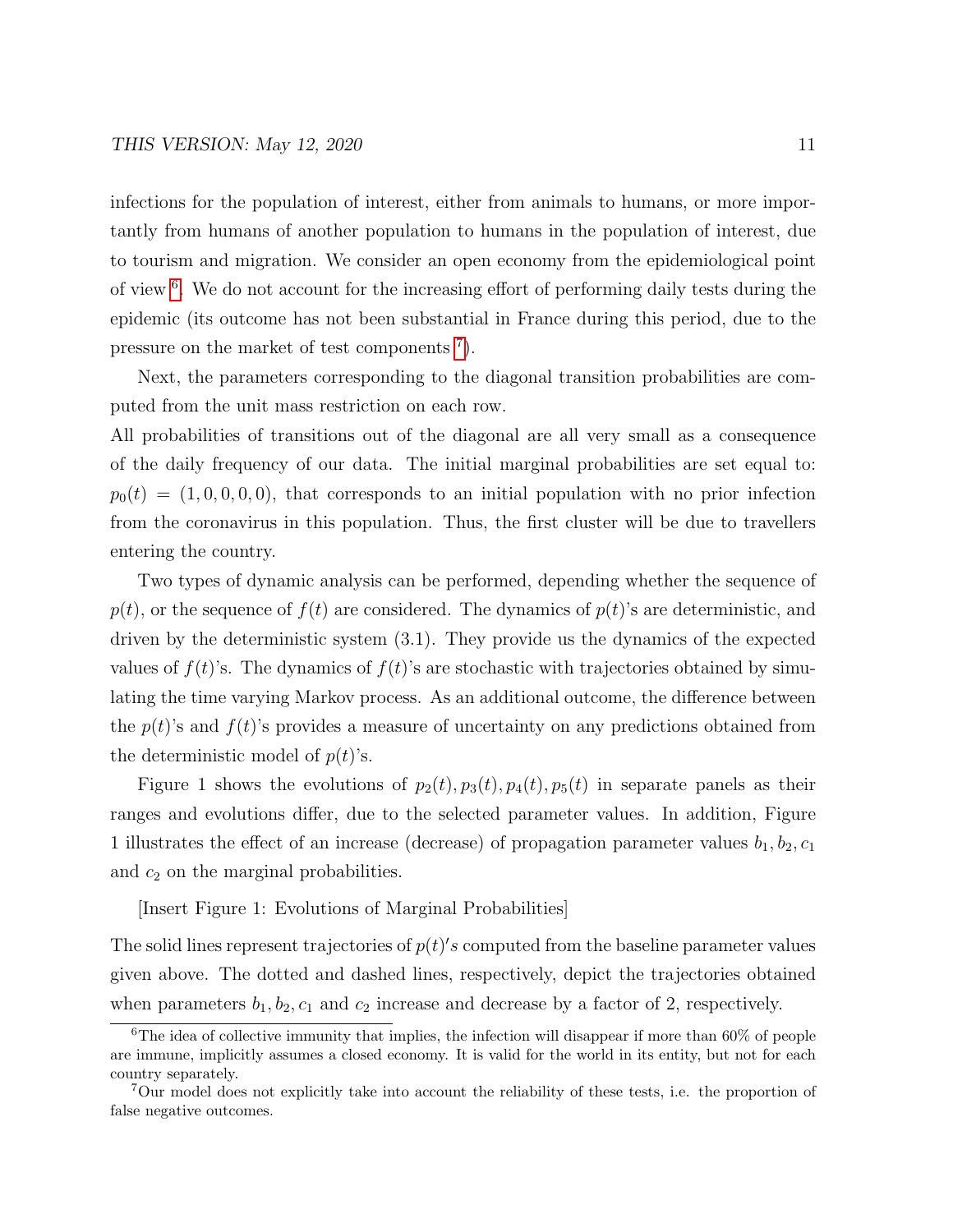The change of propagation parameters, has an impact on the shape of curves, resulting in faster (slower) rates of increase in all panels, except for the bottom right one. The dynamic of  $p_5(t)$  does not seem affected, as the trajectories computed from baseline and increased (decreased) parameter values overlap one another.

Figure 2 displays the evolutions of  $p_3(t) - p_3(t-1)$  and  $p_5(t) - p_5(t-1)$  multiplied by the total size of the population, i.e. 60 millions. These are the new counts of ID, to be compared with the health system capacity, and the numbers of new deaths D, including, but not limited to the confirmed deaths from Covid-19.

[Insert Figure 2: Evolution of New Counts]

As before, the solid lines represent the trajectories computed from the baseline parameter values and the dotted and dashed lines show the trajectories obtained by increasing and decreasing the parameter values, respectively. A change in propagation parameters affects the shape of the curves of new counts, resulting in higher (lower) growth rates of new counts.

The evolutions are computed over a period of 60 days, i.e. 2 months. During this episode, the total number of infected individuals remains rather small, as compared to the size of the population and so does the total count of deaths. The above figures have to be interpreted in terms of stocks and flows as the numbers associated with R and D (resp. S) are cumulated and are interpretable as stocks. This cumulation effect explains the increasing patterns in Figure 1, with higher rates for higher values of propagation parameters.

The two Infected states IU and ID are flows, as they are observed between the times of entry in, and exit from the state of infection. Moreover, the probability of exiting after 20 days is very close to 1. We usually expect a "phase" transition effect: For small  $t$ , these counts increase quickly as new infected individuals are cumulated without a sufficiently high number of exits to compensate for the arrivals. This explain an increase of the curves at the beginning of the period. After that initial period, the counts of exits tend to grow and offset the new arrivals so that the curves tend to flatten. More precisely, they continue to increase, due to the propagation effect, but at a very low rate. This is the so-called flattening of the curve. This theoretical evolution depends on the choice of parameter values, especially the propagation parameters. Given the selected parameter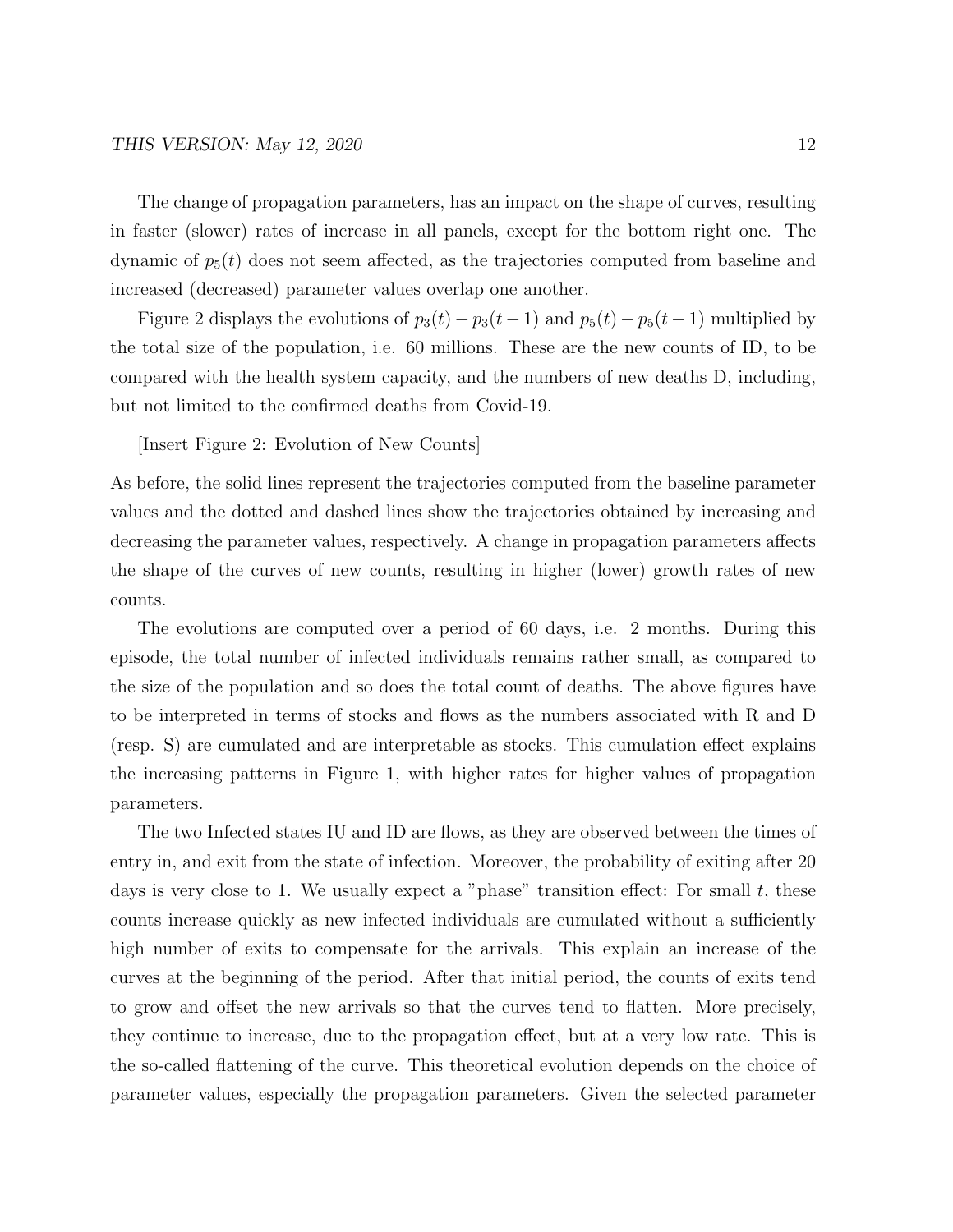values that allow for exogenous sources of infection, the initial convex pattern in the counts of infected is not visible. Only the concave part of the curve, up to its flat part, is observed. One can perform similar dynamic analysis for other credible scenarios, which is called the sensitivity analysis.

The Figures given above have been simulated with time independent propagation parameters. A self-isolation measure introduced at some point, would have changed subsequent evolution. There is a first a tendency to reach a flat part on the curve without self-isolation, and then to reach a lower flat part on the curve with self-isolation measures. Therefore over a longer period, the first flat part can appear as a smoothed peak. If selfisolation measures are lifted afterwards, a second peak of infections is expected, and so on, resulting in a sequence of stop and go [Ferguson et al.(2020)].

#### 5.3 Estimation

This section presents the estimation of the extended SIRD model from data on Covid 19 propagation in France over the period of 22 days between 03/16 to 04/06, 2020.

The model introduced in Section 5.1 assumes a stable environment of constant social distancing measures, which was the case in France during the observation period. A total lock-down was implemented on the weekend of March 16, with the closure of shops, schools, universities and introduction of strict social distancing rules. This self-isolation measure had an impact on the spread of the disease, especially on the propagation pa-rameters and some mortality parameters <sup>[8](#page-13-0)</sup>. To detect that effect, it would be necessary to estimate separately the model over the periods of March 1 to 15, and March 20 up to April 7, which is possible as these sufficiently long for identification (see Proposition 3)<sup>[9](#page-13-1)</sup>. Then, we could compare the results to measure the efficiency of the lock-down and perform predictions including the effects of different stages of reopening.

However we focus on data that are reliable for estimation purpose. The fully observed states are the states ID and D. State ID is assumed equivalent to hospitalization, as

<span id="page-13-0"></span><sup>8</sup>The effect of Covid-19 on the total mortality rate is unclear. There is a negative effect of the virus, but also positive effect due to better protection against other viruses such as influenza, and reduced number of car accidents.

<span id="page-13-1"></span><sup>&</sup>lt;sup>9</sup>It is not the case for countries where the propagation is too recent, or isolation decided too late, or data unreliable at the beginning of the episode (Wuhan), or the isolation period too short (Denmark) or introduced in successive steps, or isolation decisions being very different depending on the regions of (Germany and the US).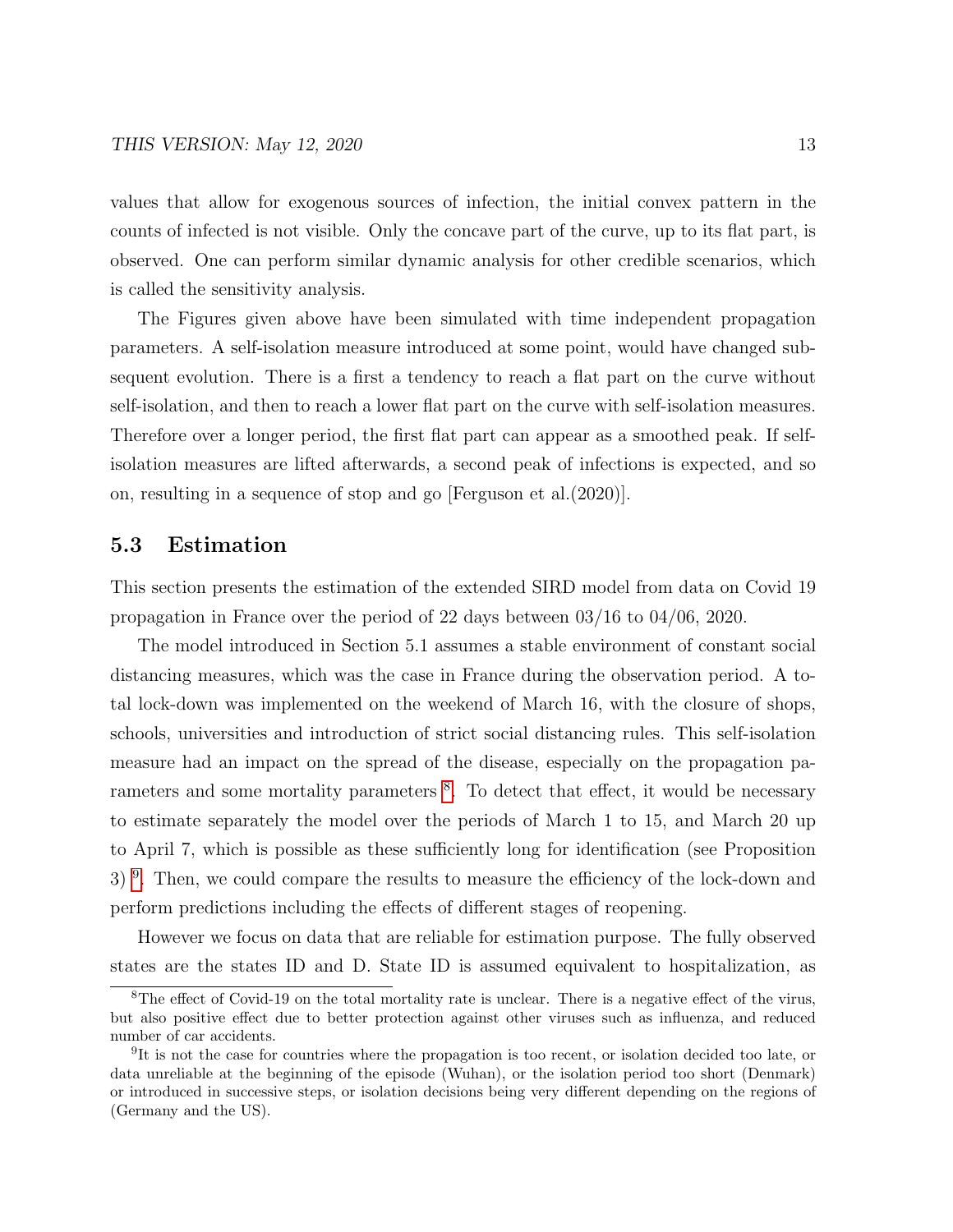the counts of ("confirmed") detected, which are publicly available, are measured with error. This is due to the counts of detected individuals being derived from test results, while not all tests results may have been recorded, some people could have been tested multiple times, inflating the counts, or people have not been tested at random or without an adequate exogenous stratification, which creates selectivity bias  $10$ . In contrast, the hospitalization data are reliable and regularly updated. State D is assumed observed through total death counts. It includes death from Covid-19, which are reported online as D/H, i.e. death after hospitalization and known to underestimate the true D/H values true number of deaths due tu coronavirus, as these do not include all deaths from COVID-19 at home, or in long term care homes.

The series to be estimated are infected undetected IU and recovered R. We use the available series of ("confirmed") detected and of recovered after hospitalization for comparison with the estimates.

More specifically, we use the French data on the total daily number of deaths from the French National Statistical Institute INSEE( 2020) and the daily data on coronavirus pandemic from Sante Publique France (2020) reported at https://dashboard.covid19.data.gouv.fr/ and https://www.linternaute.com/actualite/guide-vie-quotidienne/2489651-covid-19-en-franceles-dernieres-statistiques-au-06-avril-2020/ $^{11}$  $^{11}$  $^{11}$ . The daily evolutions of total counts of hospitalized, detected, recovered and deceased individuals reported in those sources are displayed in Figure 3.

[Insert Figure 3: Evolution of Observed Counts, 03/16 to 04/06, France]

The panels display the series of "hospitalized", "confirmed" (i.e. detected), "returned from hospital" (i.e. recovered after hospitalization) in the top row and left bottom panels, respectively. In the bottom right panel, the dynamics of counts of total deceased (solid line) and deceased due to Covid-19 (dashed line) are distinguished.

The estimation of the model introduced in Section 5.1 produced the following results. The estimated coefficients are  $a_1 = -8.6517, a_2 = -11.1481, b_1 = 0.0034, b_2 = 2.499e$  $05, c_1 = 8.482e - 05, c_2 = 0.00028$ . The estimated coefficient of mortality rate  $p_{15}$  is 3.1575e-05, which is close to the mortality rate in France of  $3e-05 = 0.03/1000$ , used in

<span id="page-14-0"></span><sup>10</sup>Similar data are used for estimation in Manski ,Molinari(2020), but not adjusted for the significant selectivity bias.

<span id="page-14-1"></span><sup>&</sup>lt;sup>11</sup>The size of the French population is  $66.9$  millions of inhabitants.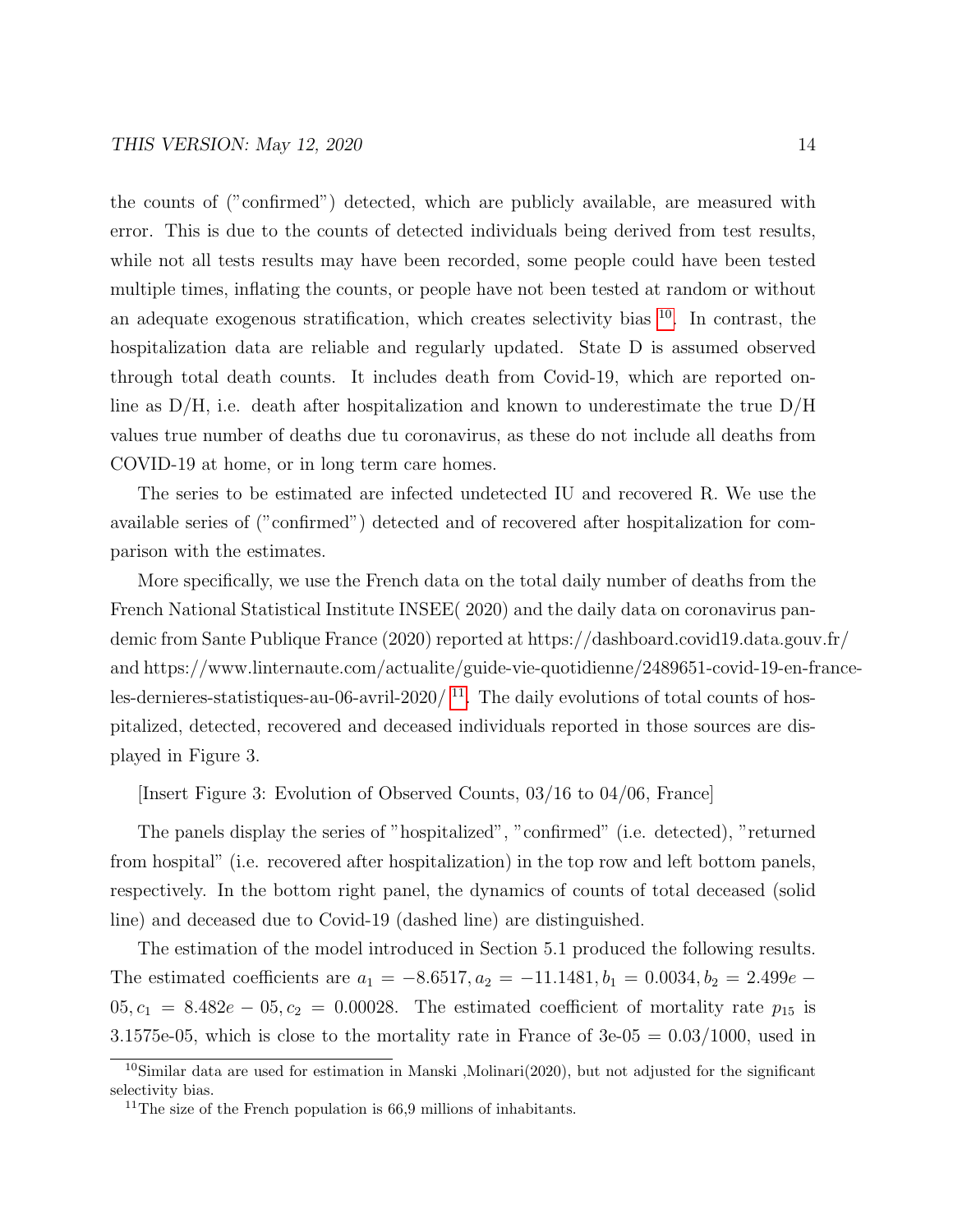the simulation study in Section 5.2.

The estimated transition matrix is given below in Table 1: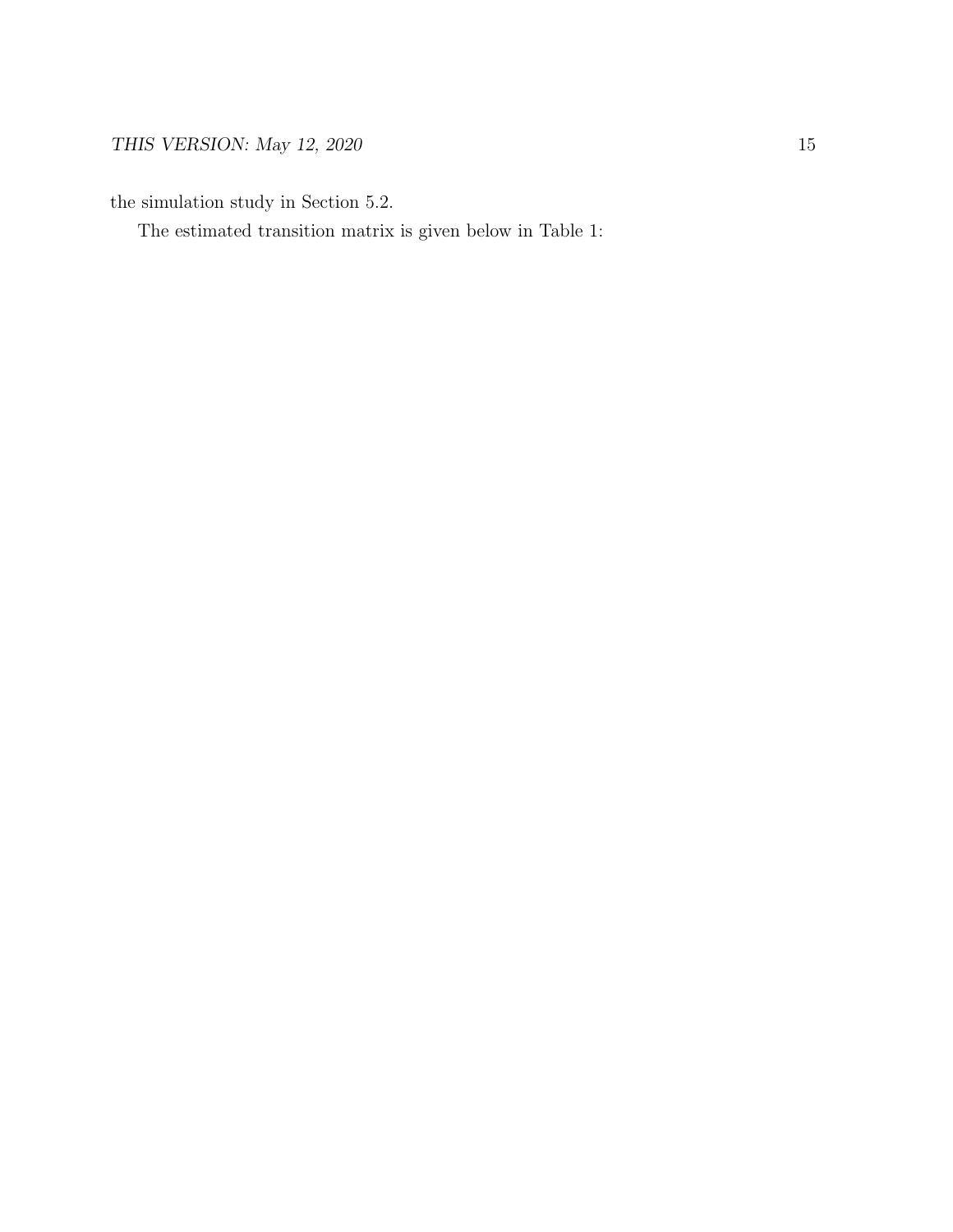|          | $1 = S \perp 2 = II$ | $3=ID$ | $4=R$  | $5=$ D   |
|----------|----------------------|--------|--------|----------|
| $2=$ IU  | 0.9022               | 0.0386 | 0.0571 | 0.00207  |
| $3 =$ ID |                      | 0.7926 | 0.1032 | 0.0158   |
| $4=R$    |                      |        | 0.9999 | 1.514e-5 |
| $5=$ D   |                      |        |        |          |

Table 1. Estimated Transition Matrix

The evolutions of estimated counts of IU, i.e. infected and undetected and of R, i.e. recovered are shown in Figure 4 (solid line). The estimates are compared with the available counts of ("confirmed") detected individuals and of recovered after being hospitalized  $(R-H)$ .

[Insert Figure 4: Estimated and Observed Counts]

The estimated counts exceed those reported by the sources. In particular, the observed and estimated counts on April 06, 2020, which is the last day of sample are as follows: The final observed count of ("confirmed") detected is equal to 78167 and is 1.2 times smaller that the estimated final count of infected and undetected (IU) equal to 94461. The observed final count of Recovered (after being hospitalized) equal to 17250 is 6.24 times smaller than the estimated final count of Recovered equal to 107640.

Let us now present a scenario of a projected evolution, based on the estimated coefficients values and probabilities. Figure 5 below shows the projected evolution of the marginal probabilities of IU, ID, R and D over the period of 25 years.

[Insert Figure 5: Projected Evolution of Marginal Probabilities]

Figure 5 displays peaks in marginal probabilities of states 2 and 3 that occur after about 98 days. At the peak, the projected count of infected and undetected (IU) individuals is over 300,000. Another pessimistic outcome is that it takes about 25 years for the marginal probabilities to decline to 0. Figure 6 below shows the projected daily new counts of ID and deceased (D) over an initial period of 60 days, which can be used for assessment of the capacity of the health sector.

[Insert Figure 6: Projected Evolution of New Counts]

We observe that after 60 days, the daily new death counts increase to 3000 per day. At the same time, the new hospitalizations decrease quickly over time.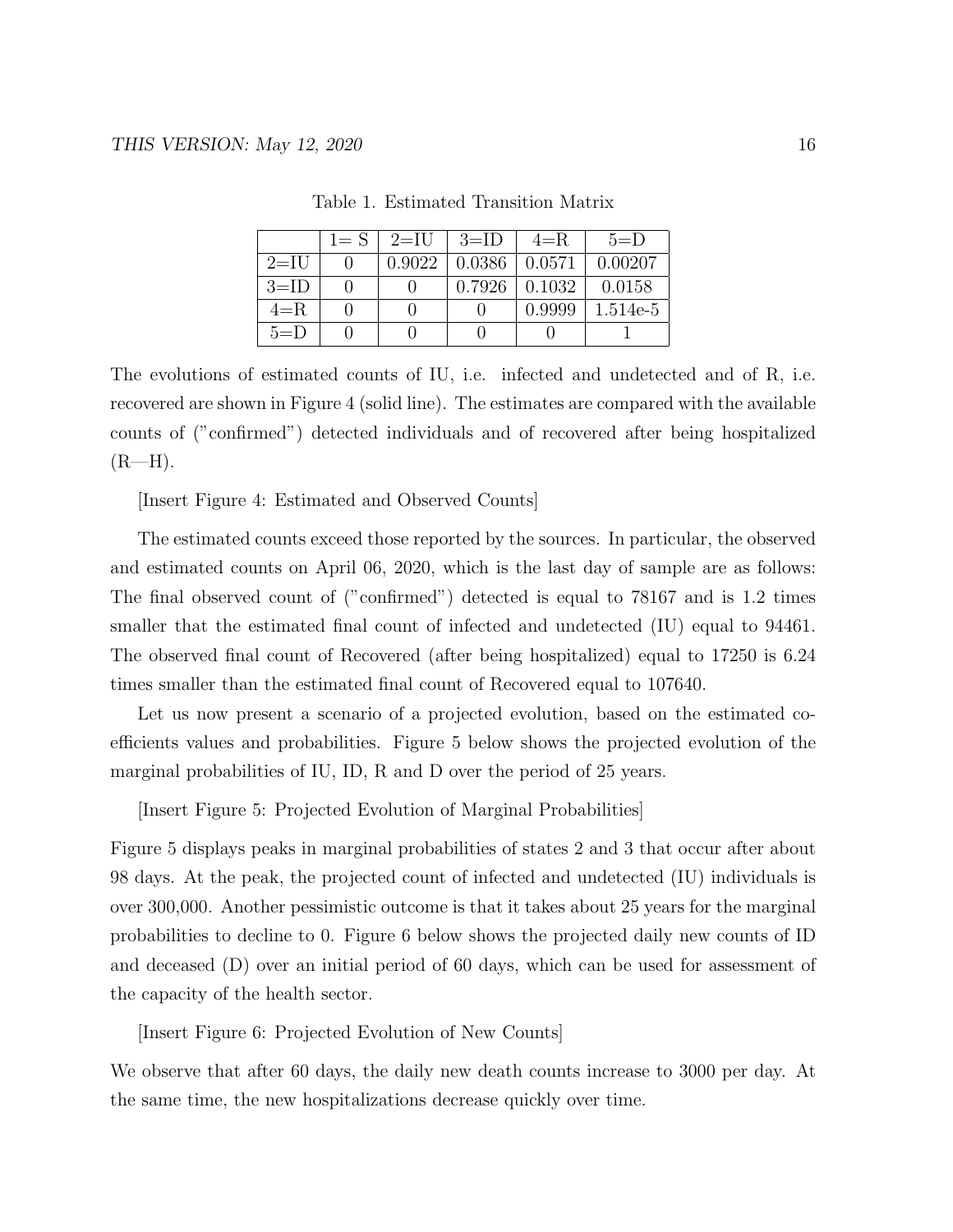### 6 Concluding Remarks

This paper is intended to provide a solution for incomplete counts of infected and undetected individuals and of recovered individuals. These unknown quantities can be estimated jointly with the parameters in a standard framework of a compartmental epidemiological model. This approach is illustrated in an estimation involving French count data. The methodology required daily data on the total number of deaths, not only on the deaths due to COVID. These data are available in France and other European countries [see, the website Euromomo], but are unavailable in other countries, such as Canada.

The estimation approach can be extended as follows, which is left for future research: i) The model is a special nonlinear state space model, with states  $p(t)$ , deterministic state equations (3.1), and (Gaussian) measurement equations:  $\hat{A}_t = Ap(t) + u(t)$ , where  $u(t)$  denotes the (approximately Gaussian) measurement error. Even though the joint estimation can be easy performed, as shown in Section 5.3, the general algorithms for nonlinear state space models would be preferred for updating the results at each daily arrival of new observation. For this purpose, a Robust Extended Kalman Filter (EKF) [Julian, Uhlman (1997), White (1999), Krener (2003)],an Unscented Kalman Filter (UKF) [Song,Grizzle (1995), Wan,Van der Merwe(2000)], and particle filters [Pitt, Shephard (1999), Schon et al.(2005)] can be applied. ii) Additional unobserved state variables could also be introduced to account for individual compliance with self-isolation measures and its dynamic [see e.g. Alvarez et al.(2020), Chudik et al.(2020),Ferguson et al.( 2020), Tang et al. (2020)]. The individual efforts (moral hazard phenomenon) have impact on the propagation parameters. This can be captured by introducing propagation parameters with stochastic heterogeneity over time. Specific heterogeneity dynamics would allow for reproducing the stop and go phenomenon [see e.g. Ferguson et al.(2020), Figure 4]. iii) The treatment of missing data can likely be improved by introducing additional explanatory variables that are expected to impact the virus propagation. This approach is followed in Hortacsu et al. (2020) who use hospitalization data from various regions and interregional transportation data to forecast infection rates. iv) Other specifications of the propagation functions  $\pi_t$  can also be considered and compared [see Wu et al. (2020)].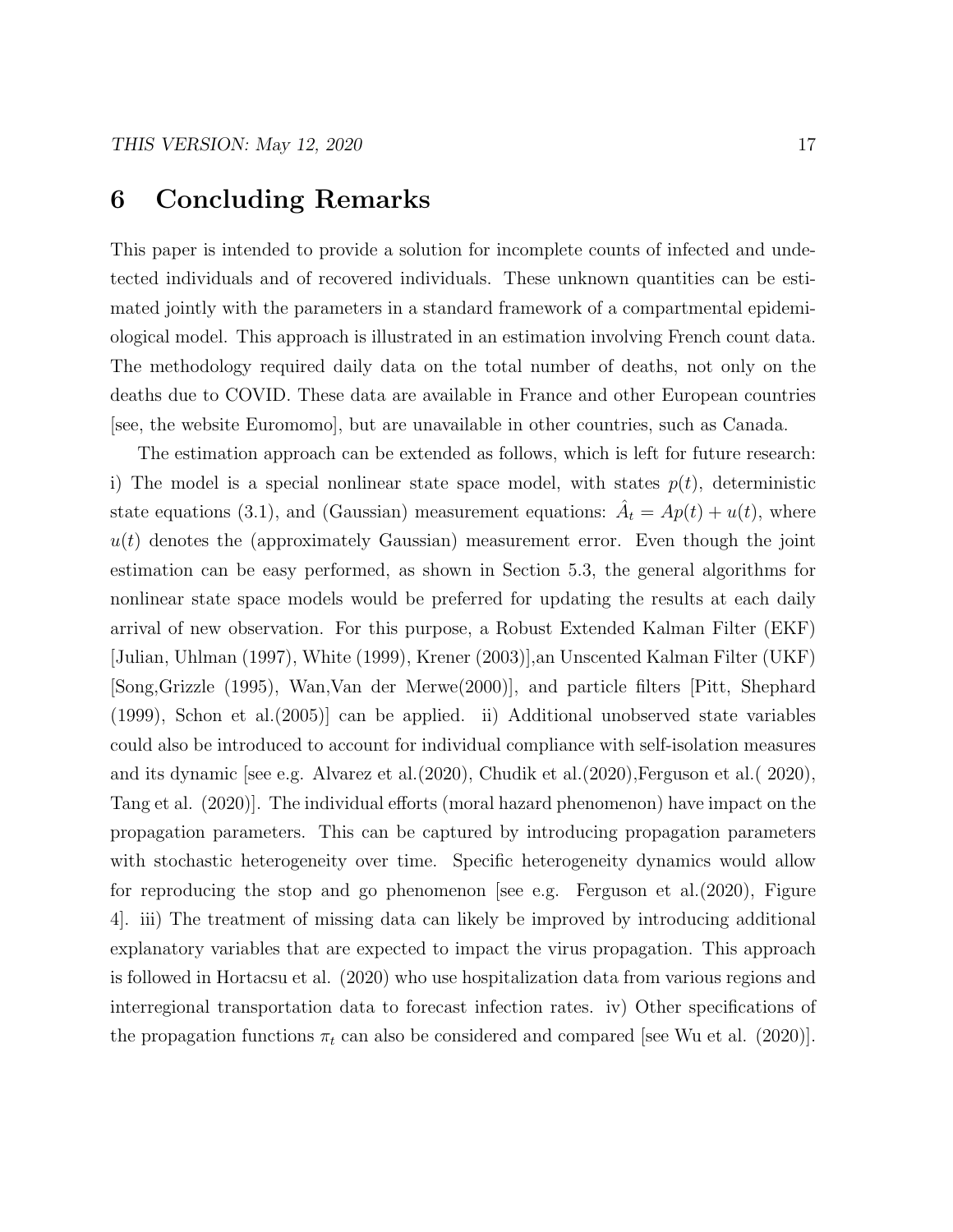# REFERENCES

Allen, L.J.S. (1994): Some Discrete-Time SI, SIR and SIS Epidemic Models, Mathematical Biosciences, 124, 83-105.

Alvarez, F., Argente,D. and F.,Lippi (2020) :A Simple Planning Problem for COVID-19 Lockdown,DP University of Chicago.

Brauer, F. and C. Castillo-Chavez (2001): Mathematical Models in Population Biology and Epidemiology,Springer,New York.

Chudik, A., Pesaran, H., and A., Rebucci (2020): Voluntary and Mandatory Social Distancy: Evidence on COVID 19 Exposure Rates from Chinese and Selected Countries,NBER 27034.

Cressie,N. and T., Read (1984): Multinomial Goodness-of-Fit Tests, JRSS,B,46,440-464.

Einicke,G. and L., White (1999): Robust Extended Kalman Filtering,IEEE Trans. Signal. Process.,47,2596-2599.

Ferguson N., et al. (2020): Estimating the Number of Infections and the Impact of Non-Pharmaceutical Interventions on Covid-19 in 11 European Countries,Imperial College London.

Garet,O., and I.,Marchand (2006): Competition Between Growths Governed by Bernoulli Percolation,Polymath,12,695-734.

Godambe,V and M Thompson (1974) Estimating Equations in the Presence of a Nuisance Parameter,Annals of Statistics,3,568-571.

Good I. (1949): The Number of Individuals in a Cascade Process, Proc. Camb. Phil. Soc.,45,360-363.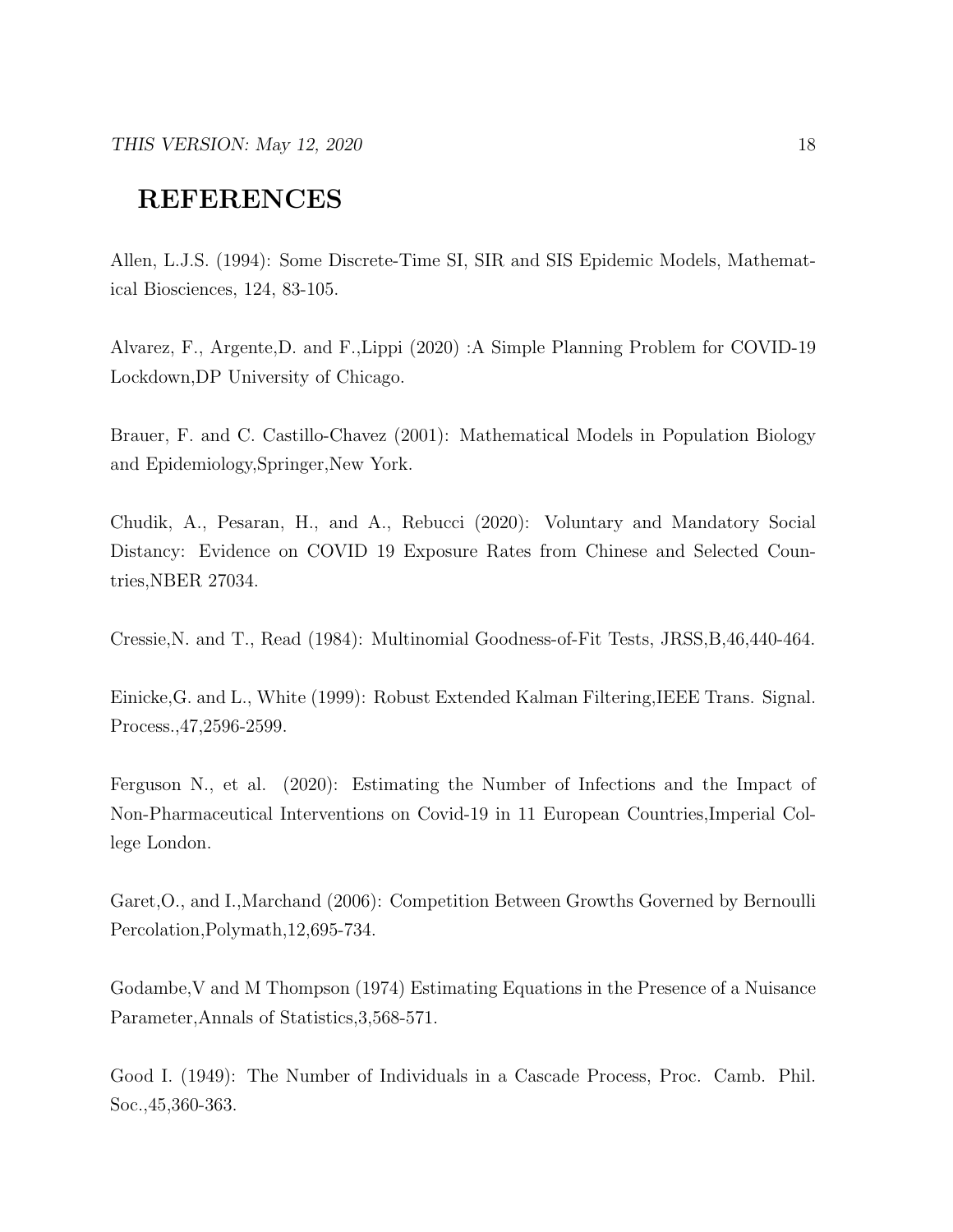Gourieroux,C., and J., Jasiak (2020): Analysis of Virus Propagation: Anatomy of Stochastic Epidemiological Models, DP.

Hammersley,J. (1957): Percolation Processes: Lower Bounds for the Critical Probability, Annals Math. Stat.,28,790-795.

Hardin,J and J Hilbe (2003): Generalized Estimating Equations, Chapman & Hall

Hethcote, H. (2000): The Mathematics of Infectious Diseases,SIAM Review, 42, 599-653.

Hortacsu,A., Liu, J.,and T., Schwieg (2020):Estimating the Fraction of Unreported Infections in Epidemics with a Known Epicenter: An Application to COVID-19, University of Chicago DP.

Julien,S and J., Uhlman (1997): A New Extension of the Kalman Filter to Nonlinear Systems,11th Int.Symp. on Aerospace/Defence,Sensing,Simulation and Controls

INSEE (2020): Nombre de deces quotidiens par departement, April 10.

Kermack, W., and A. McKendrick (1927): A Contribution to the Mathematical Theory of Epidemics,Proceedings of the Royal Statistical Society, A, 115,700-721.

Krener,A (2003):"The convergence of the EKF"in Directions in Mathematical Systems:Theory and Optimization,173-182, Springer

Li, R. et. al.(2020): Substantial Undocumented Infection Facilitates the Rapid Dissemination of Novel Coronavirus(SARs-CoV2), Science.

Manski,C.,and F., Molinari(2020) Estimating the COVID-19 Infection Rate:Anatomy of an Inference Problem,Northwestern Univ. DP.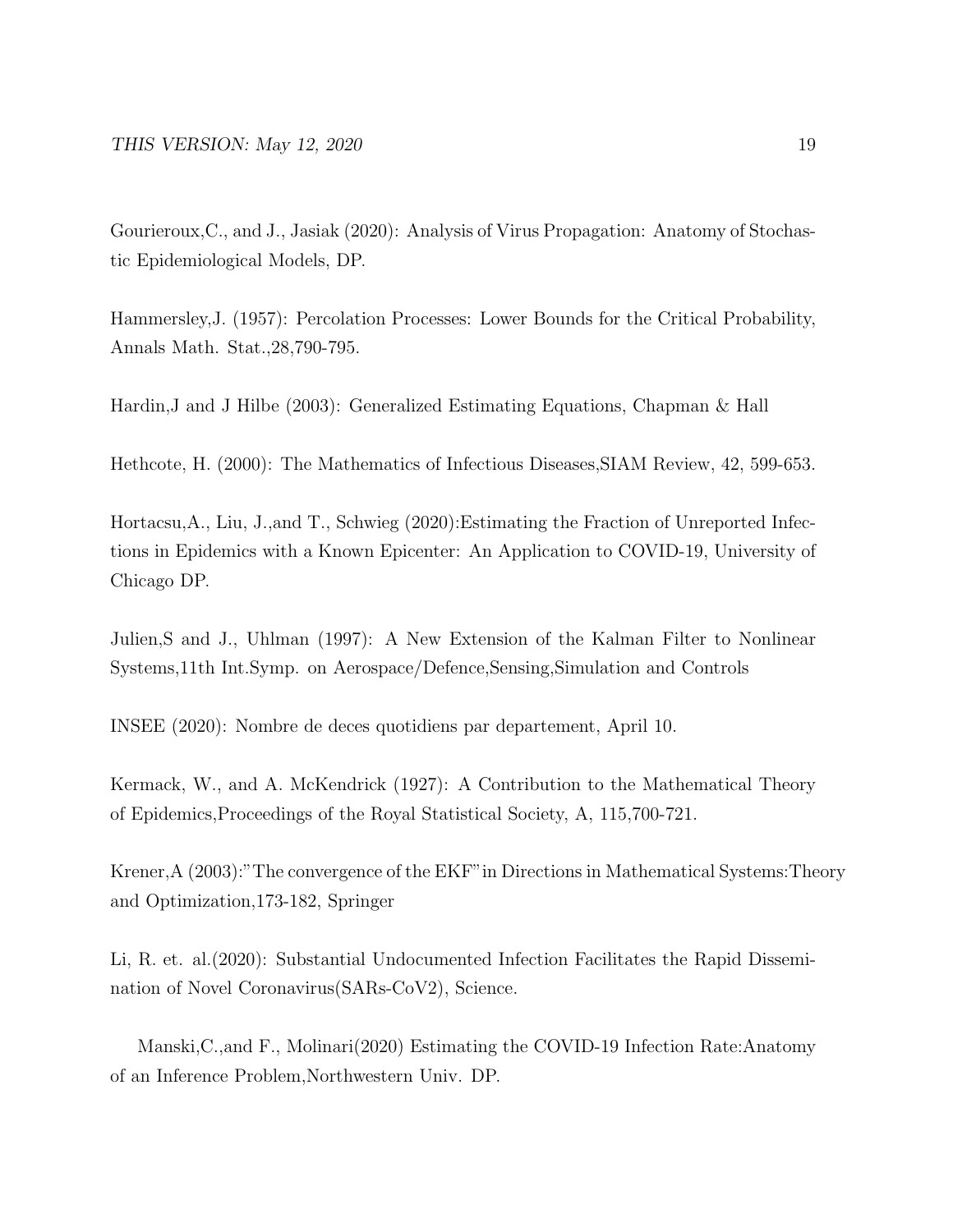McFadden, D. (1984): Econometric Analysis of Qualitative Response Models,in Handbook of Econometrics,Vol 2,1395-1457, Elsevier.

McKendrick,A. (1926): Applications of Mathematics to Medical Problems, Proceedings of the Edinburgh Mathematical Society, 14, 9-130.

Miller,J. and G. Judge (2015): "Information Recovery in a Dynamic Statistical Markov Model", Econometrics, Vol 3/2, 187-198.

McRae, E. (1977): Estimation of Time Varying Markov Processes with Aggregate Data,Econometrica, 45,183-198.

Nishiura,H. et al. (2020): Estimation of the Asymptomatic Ratio of Novel Coronavirus Infection(COVID-19),Int.J. Infect.Dis.

Pitt, M., and N., Shephard (1999):Filtering via Simulation: Auxiliary Particle Filters, JASA,94,590-599.

Sante Publique France (2020): Donnees Hospitalieres Relatives a l'Epidemie Covid-19.

Schon, T., Gustafson,F and P.J., Nordlund (2005): Marginalized Particle Filters for Mixed Linear/Nonlinear State Space Models, IEEE Trans. on Signal Processing, 53,2279-2288.

Song,Y and J, Grizzle (1995): The Extended Kalman Filter as a Local Asymptotic Observer,Estimation and Control,5,59-78

Verity, R. et al. (2019): Estimates of the Severity of Coronavirus Disease 2019;A Model Based Analysis,Lancet Infect.Dis.

Vynnicky,.E., and White,R. (eds)(2010): An Introduction to Infectious Disease Modelling, Oxford Univ Press.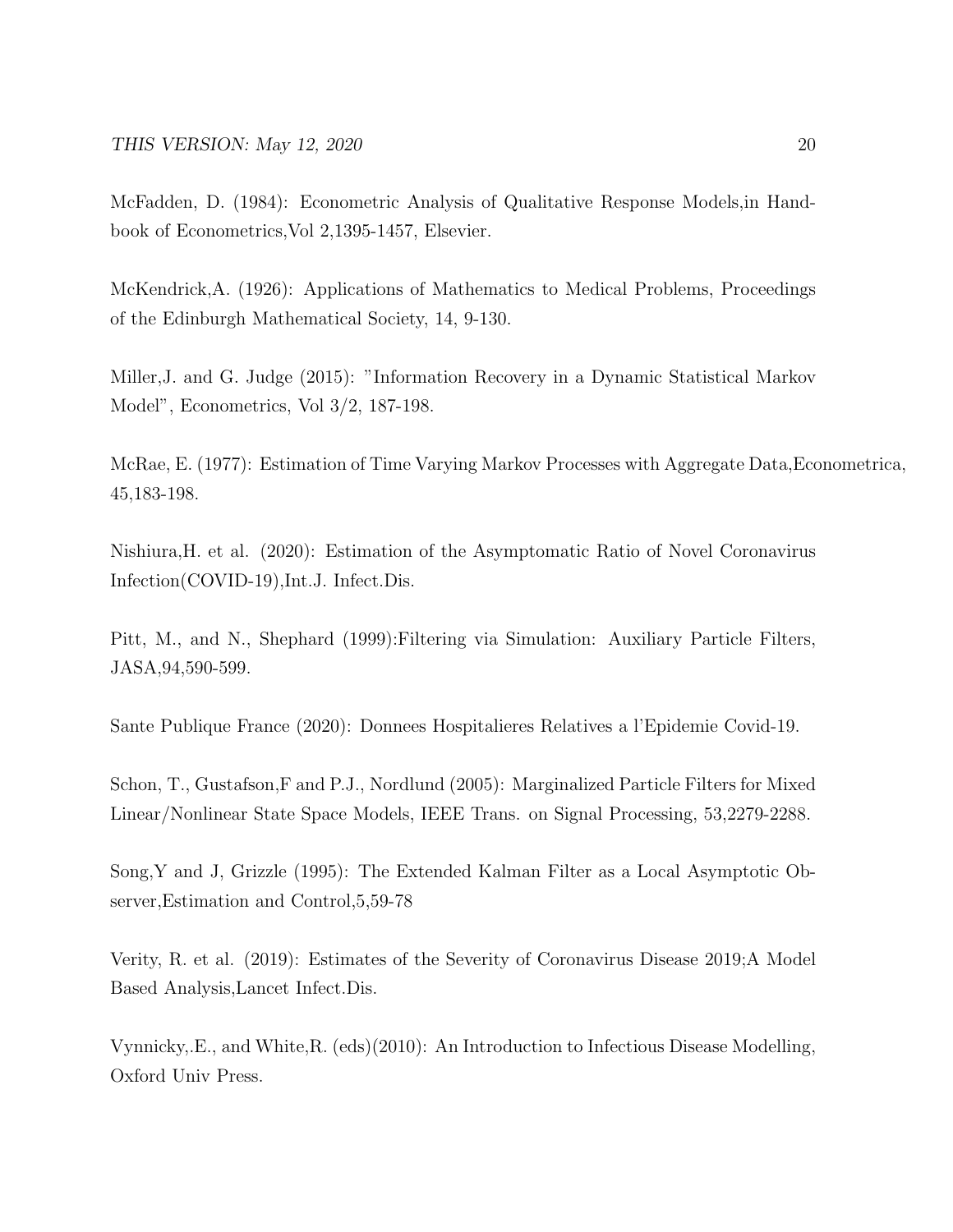Tang,B et al.(2020) : Estimation of the transmission Risk of the 2019-nCoV and its Implication for Public Health Interventions,Journal of Clinical Medicine,9;

Wan,E and R,Van der Merwe (2000) : The Unscented Kalman Filter for Nonlinear Estimation,in Adaptive Systems for Signal Processing,Communication and Control Symposium,IEEE 2000,153-158

Wu,K, Darcet,D,Wang,Q and D,Sornette (2020): Generalized Logistic Growth Modelling of the Covid 19 Outbreak in 29 Provinces in China and the Rest of the World,DP Univ.Zurich.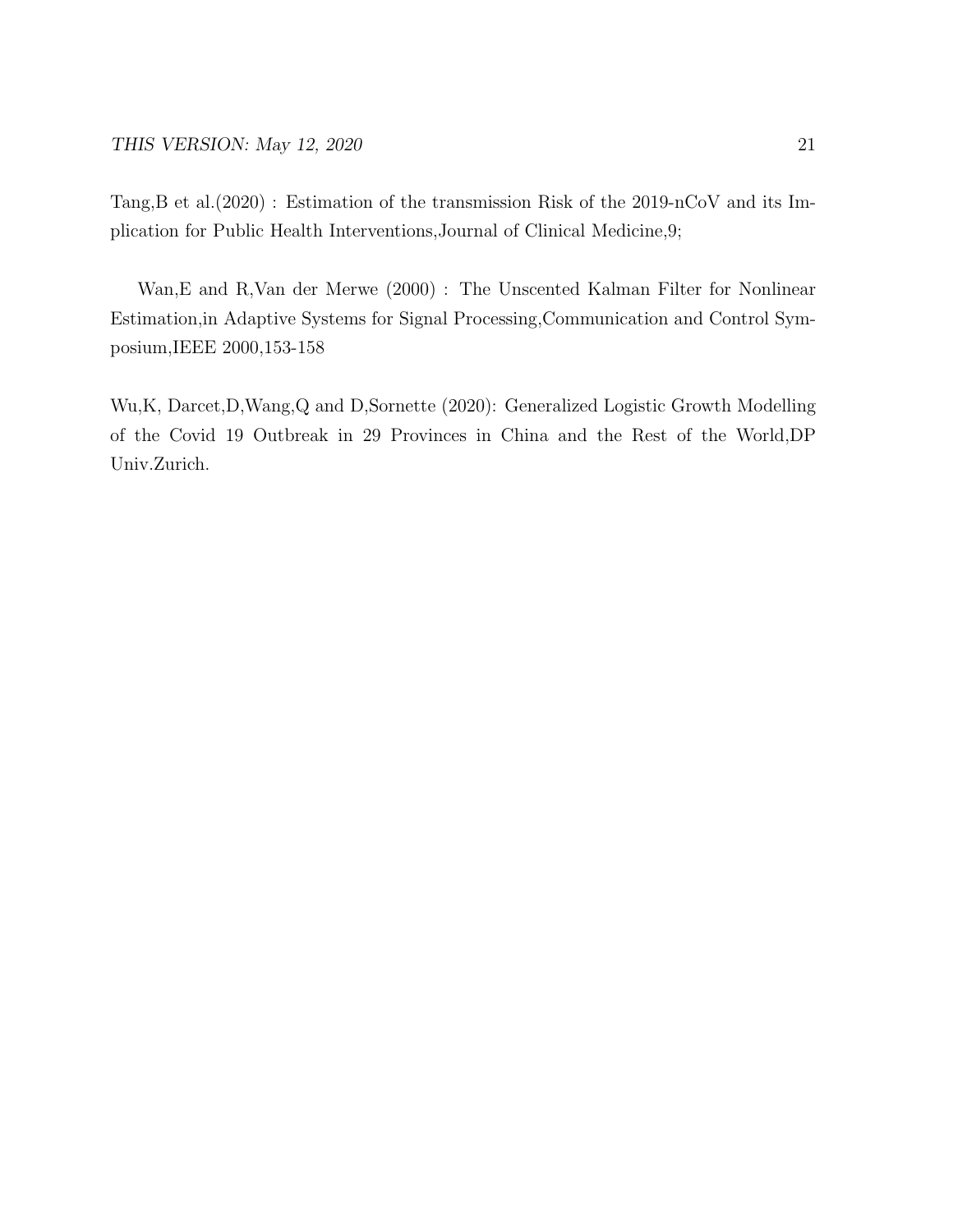### Appendix 1 Expression of the Autocovariance Operator

Instead of characterizing the individual histories by the qualitative sequences  $Y_{it}$ , a sequence of J-dimensional vectors  $Z_{it}$  can be alternatively considered, where component j is the 0-1 indicator of  $Y_{it} = j$ . Then we have:

$$
E(Z_t|Z_{t-1}) = P(t-1)Z_{t-1},
$$

where  $P(t-1)$  denotes the transition matrix from date t-1 to date t. By the iterated expectations theorem, we get:

$$
E(Z_t|Z_{t-h}) = \Pi(t-1;h)Z_{t-h},
$$

where  $\Pi(t-1;h) = P(t-1)...P(t-h)$ .

Let us now consider the covariance:

$$
\Omega_{t,t-h} = Cov(Z_t, Z_{t-h}) = E(Z_t Z'_{t-h}) - E(Z_t) E(Z_{t-h})'
$$
  
= 
$$
E(\Pi(t-1; h) Z_{t-h} Z'_{t-h}) - p(t) p(t-h)'
$$

(by the iterated expectation and using  $E(Z_t) = p(t)$ )

$$
= \Pi(t-1;h)E[diag(Z_{t-h})] - p(t)p(t-h)'
$$

(by taking into account the 0-1 components of Z)

$$
= \Pi(t-1;h)diag[p(t-h)] - p(t)p(t-h)'.
$$

This is the expression of the autocovariance as a function of the  $p(t)$ 's and model parameters.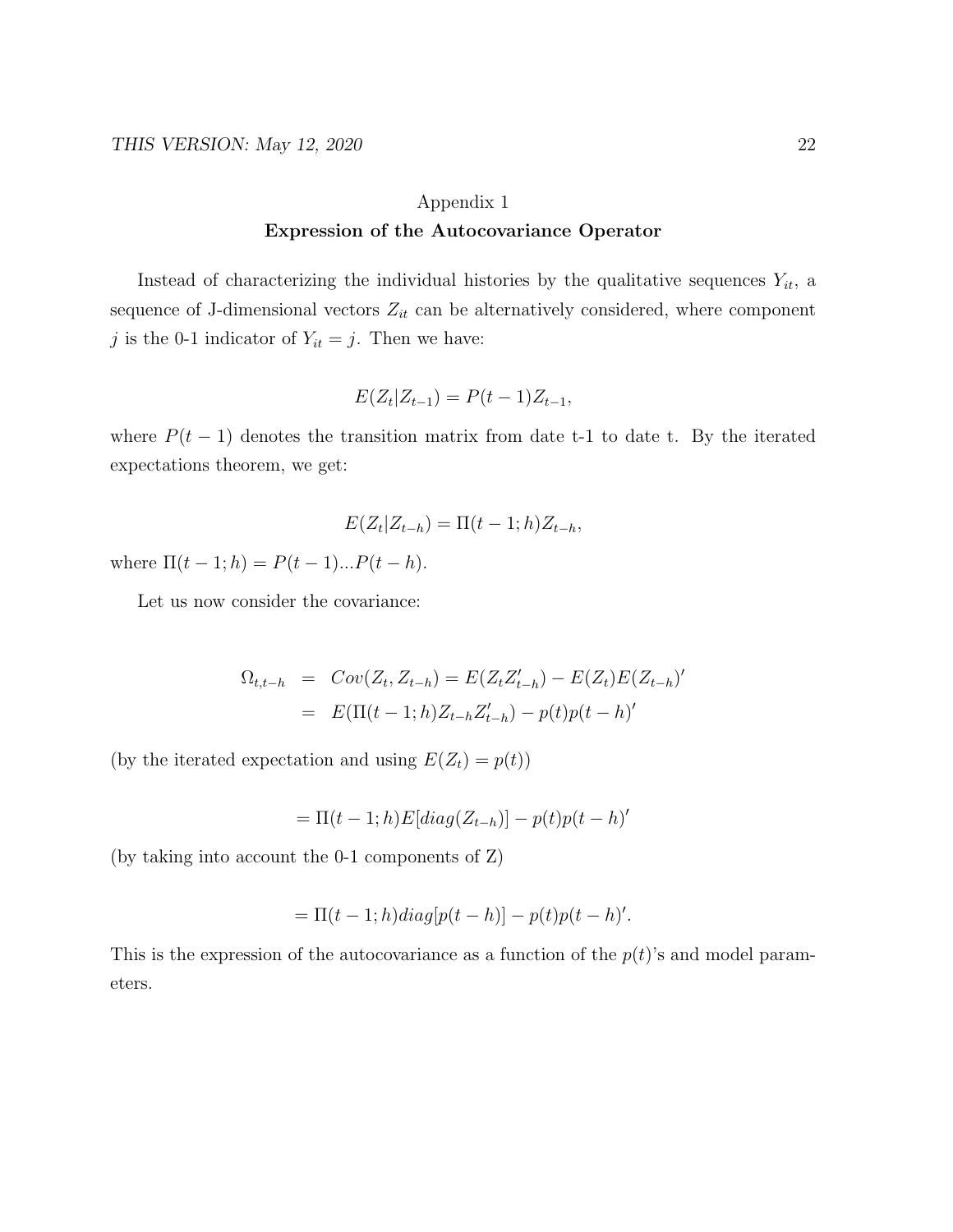### Appendix 2 Asymptotic Expansions

They are easily derived, given that the optimization in Proposition 2 is deterministic. Therefore, estimators  $\hat{p}(1), \hat{p}(2), ..., \hat{p}(T), \hat{\theta}$  are deterministic functions of observations  $\hat{A}_t = Af(t), t = 1, ..., T$ . If the transition matrix is twice continuously differentiable with respect to  $p(t-1)$  and  $\theta$  in a neighbourhood of the true values, these deterministic functions are continuously differentiable. Then, by using the asymptotic normality of  $f(t)$ 's (Proposition 1), we can apply the delta method to deduce the 1/ √ N rate of convergence of the estimators and their asymptotic variance-covariance matrix from the one of the  $f(t)$ 's (see Appendix 1).

When the number of observation dates and of missing counts is too large, the use of the delta method can be numerically cumbersome. It can be replaced by a bootstrap method (for which the regularity conditions of validity are satisfied in our framework, or by the approximated accuracies provided by an EKF, or UKF algorithm.

#### Appendix 3

#### Nongeneric Cases in Proposition 3

This appendix derives the equations used in the proof of Proposition 3. It provides the closed form expressions of functions  $a(P), b(P), c(P)$ , and outlines conditions 1 to 4 for the validity of Proposition 3.

i) Let us first solve the second equation of system (4.3). We get:

$$
(p_{23} - p_{13})p_2(t-1) = p_3(t) + (p_{13} - p_{33})p_3(t-1) - p_{13},
$$

or,

$$
p_2(t-1) = [p_3(t) + (p_{13} - p_{33})p_3(t-1) - p_{13}]/(p_{23} - p_{13}),
$$

if the following condition is satisfied:

condition 1:  $p_{23}$  is different of  $p_{13}$ .

ii) Next, let us consider the first equation of system (4.3):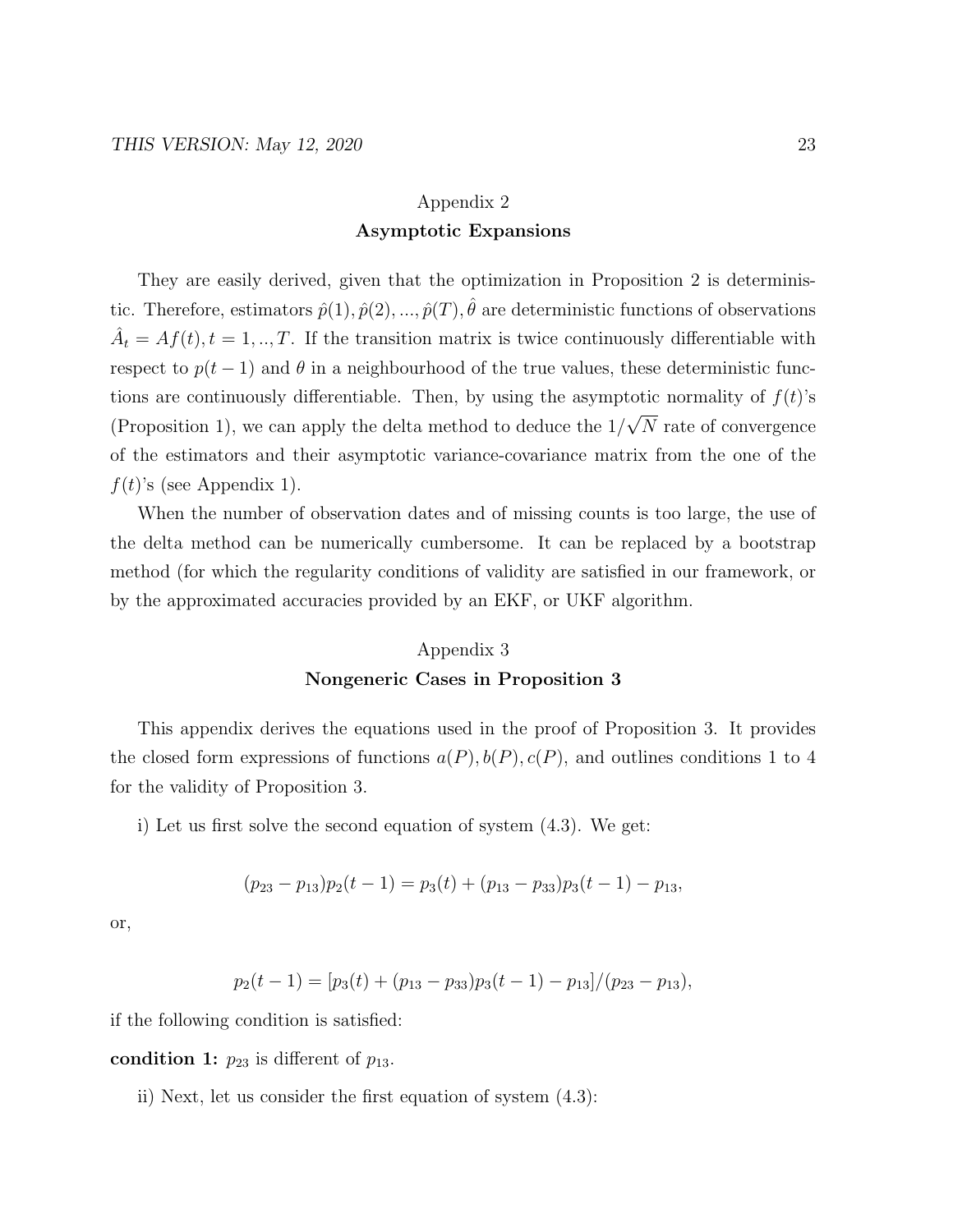$$
p_2(t) = p_{12} + (p_{22} - p_{12})p_2(t-1) + (p_{32} - p_{12})p_3(t-1)
$$

and substitute into this equation the expression of  $p_2(t)$  derived in part i). We get:

 $p_3(t + 1) + (p_{13} - p_{33})p_3(t) - p_{13} = p_{12}(p_{23} - p_{13}) + (p_{22} - p_{12})[p_3(t) + (p_{13} - p_{33})p_3(t -$ 1) –  $p_{13}$ ] +  $(p_{23} - p_{13})(p_{32} - p_{12})p_3(t - 1)$ .

It follows that:

$$
a(P) = p_{12}(p_{23} - p_{13}) + p_{13}(1 - p_{22} + p_{12}),
$$
  
\n
$$
b(P) = p_{22} - p_{12} + p_{33} - p_{13},
$$
  
\n
$$
c(P) = (p_{22} - p_{12})(p_{13} - p_{33}) + (p_{23} - p_{13})(p_{32} - p_{12}).
$$

To get a recursive equation of order 2, we need the second condition:

#### condition 2:  $c(P) \neq 0$

To identify functions a, b, c from the observed  $p_3(t)$ , we need:

condition 3: The matrix  $3 \times (T-2)$  with columns  $(1, ..., 1)$ ',  $(p_3(T-1), p_3(T-2), ..., p_3(2))$ ' and  $(p_3(T-2), p_3(T-3), ..., p_3(1))'$  is of full column rank.

This implies, in particular, the order condition:  $T \geq 5$  in Proposition 3.

The following condition 4 is needed for computing the exact under-identification order of P from functions  $a, b, c$ .

condition 4: By taking into account the unit mass restrictions on the rows of  $P$ , the Jacobian of  $(a, b, c)$  has rank 3.

Note that condition 4 implies condition 2.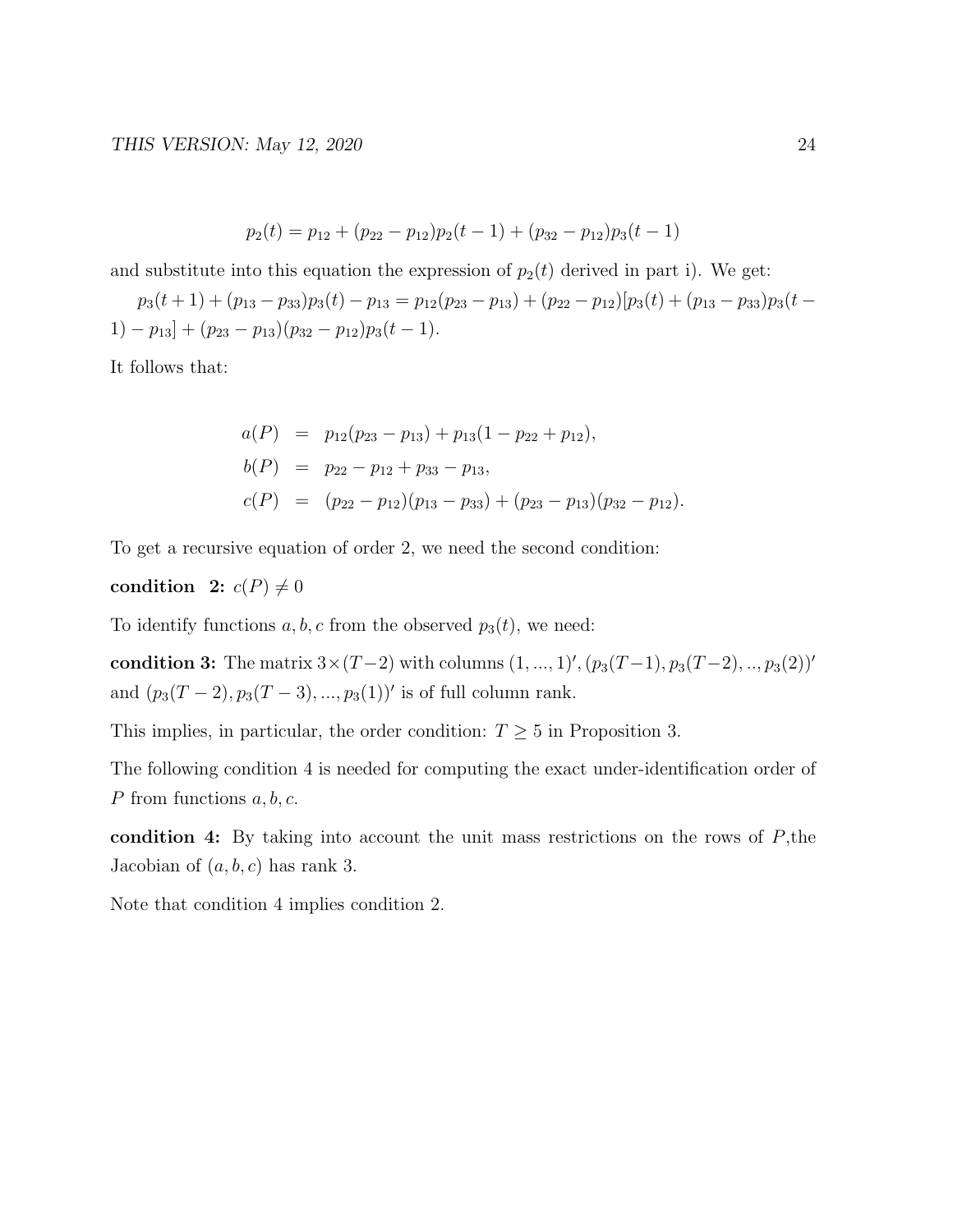

Figure 1: Evolution of Marginal Probabilities Solid line-baseline, dotted line - doubled propagation parameters, dashed line - halved propagation parameters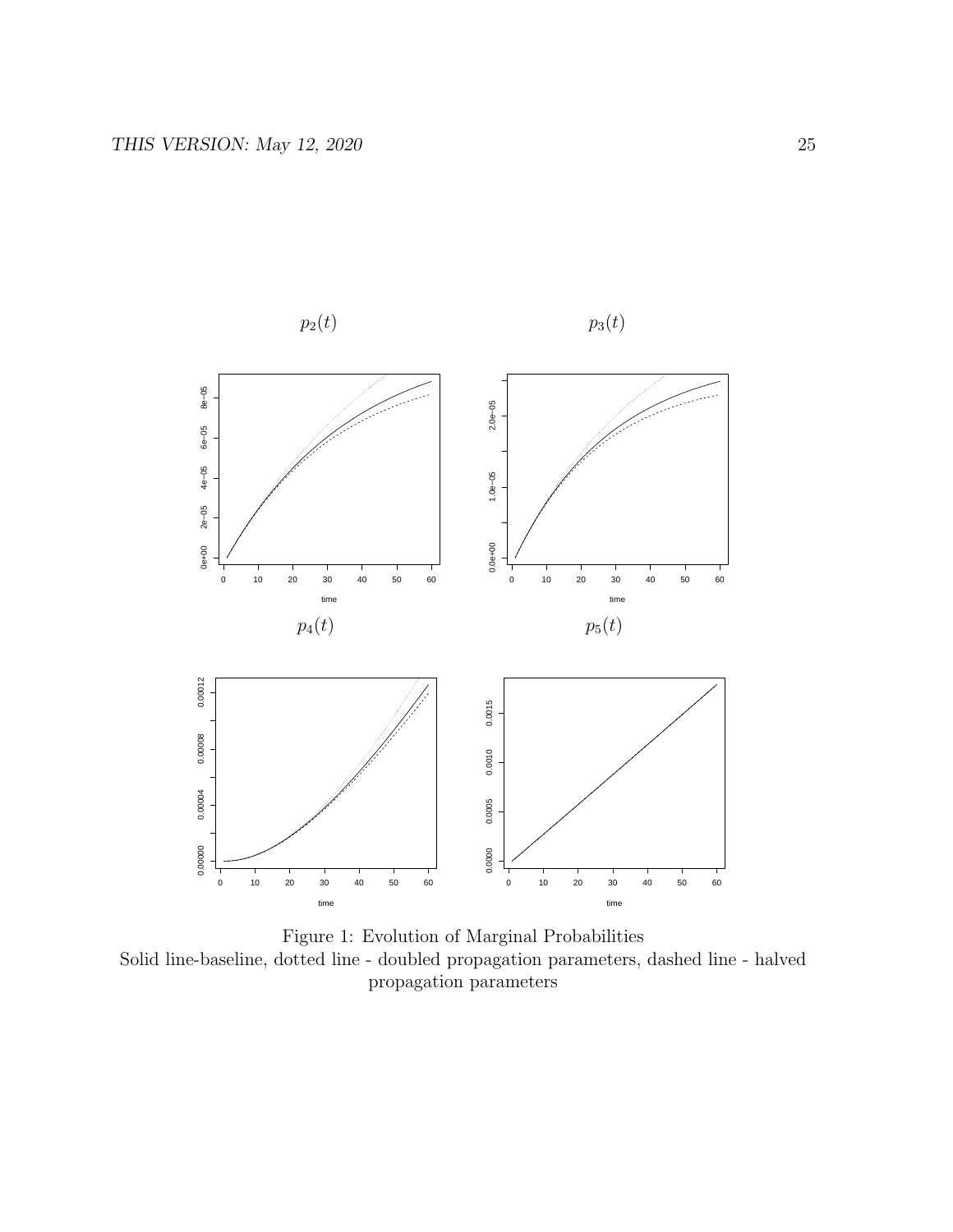



Solid line-baseline, dotted line - doubled propagation parameters, dashed line - halved propagation parameters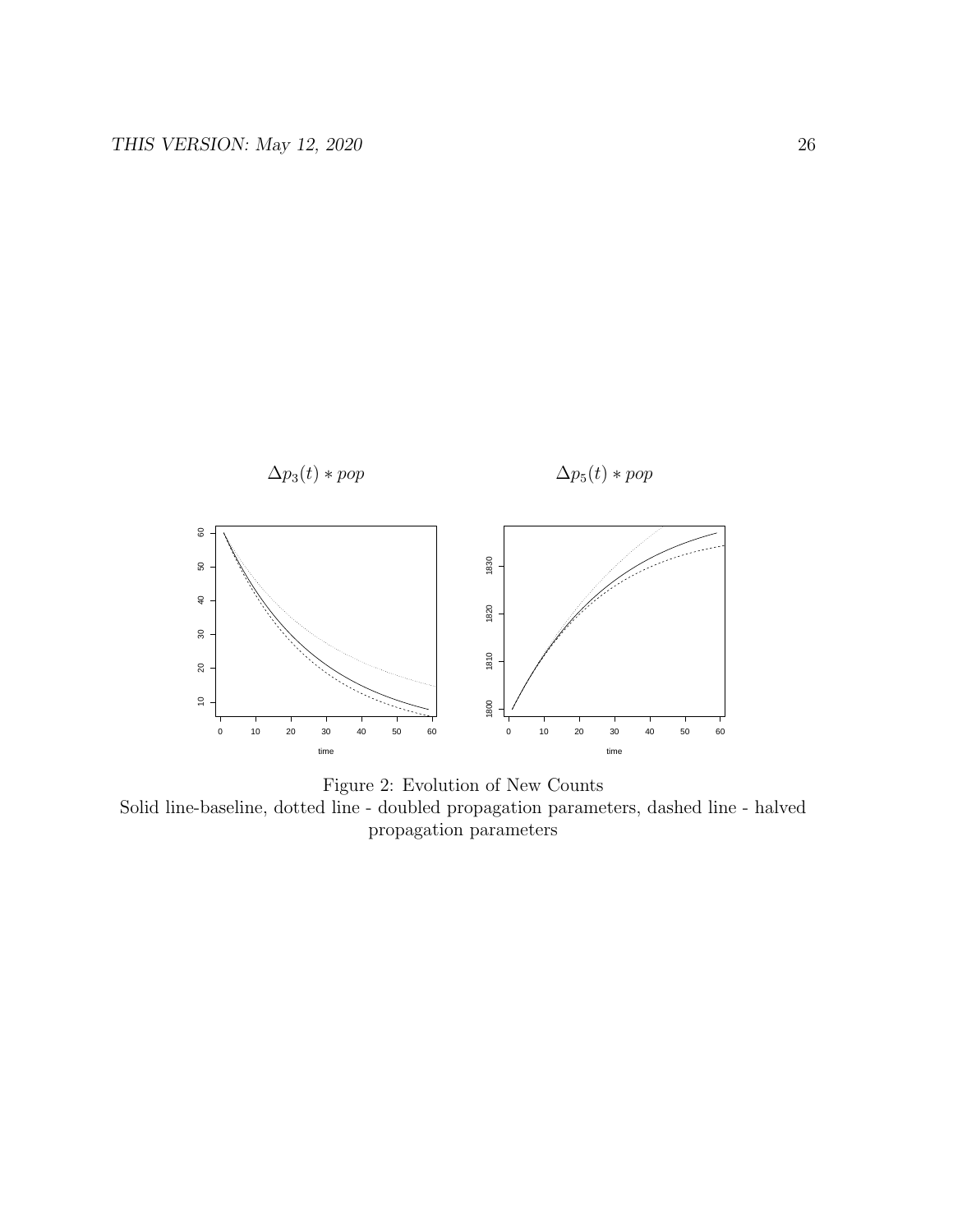

Figure 3: Evolution of Observed Counts, 03/16 to 04/06, France The figure shows the evolution of observed daily counts. In the panel of deceased (bottom, right), the solid line shows the total deceased in France and the dashed line the (reported) deceased due to Covid-19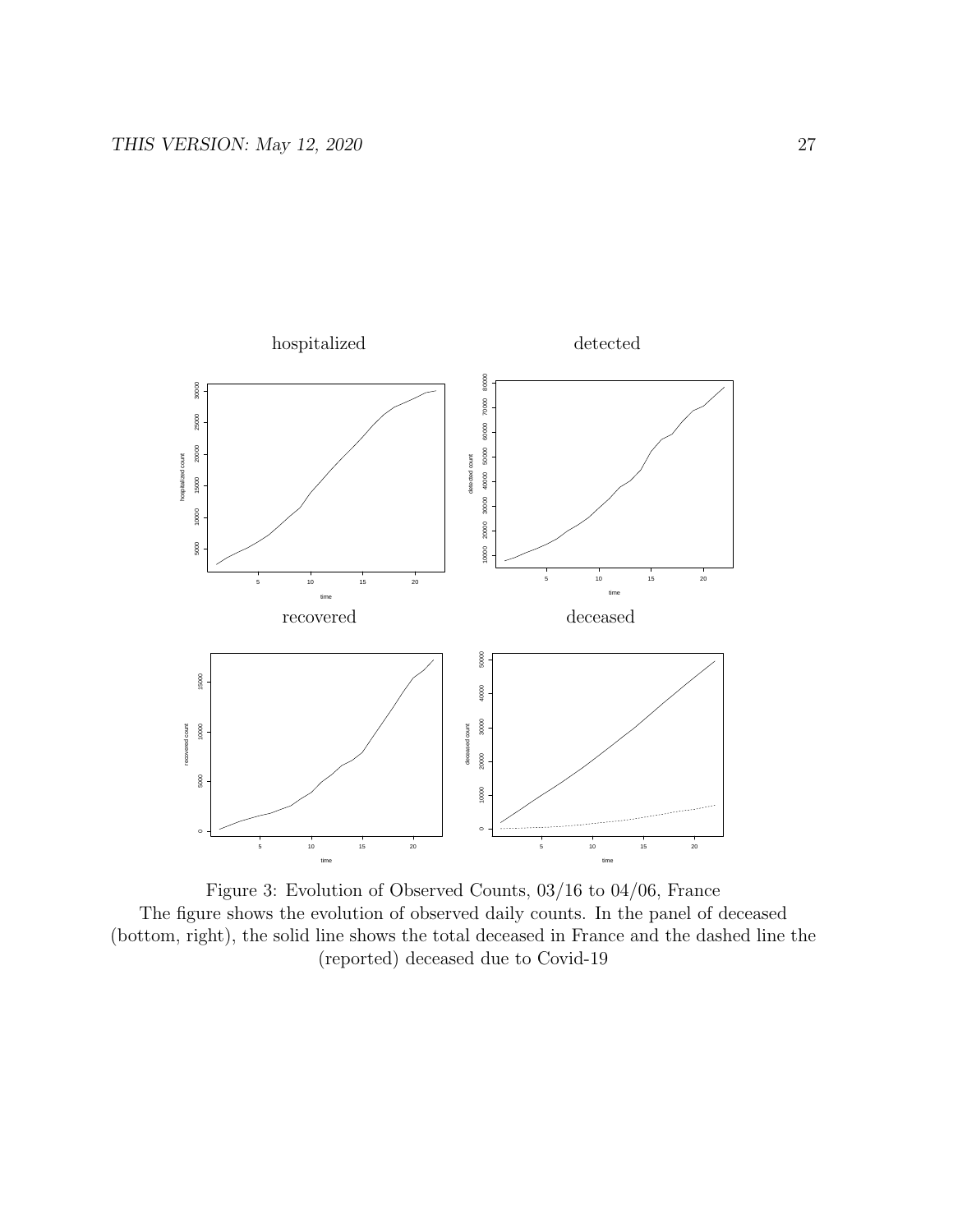

#### estimated IU and observed ID

estimated and observed Recovered



Figure 4: Estimated and Observed Counts

The estimated counts - solid line, observed counts - dashed line. The figure compares the estimated counts of Infected and Undetected with the observed Infected and Detected (top panel), and Recovered estimated and reported R—H counts (bottom panel).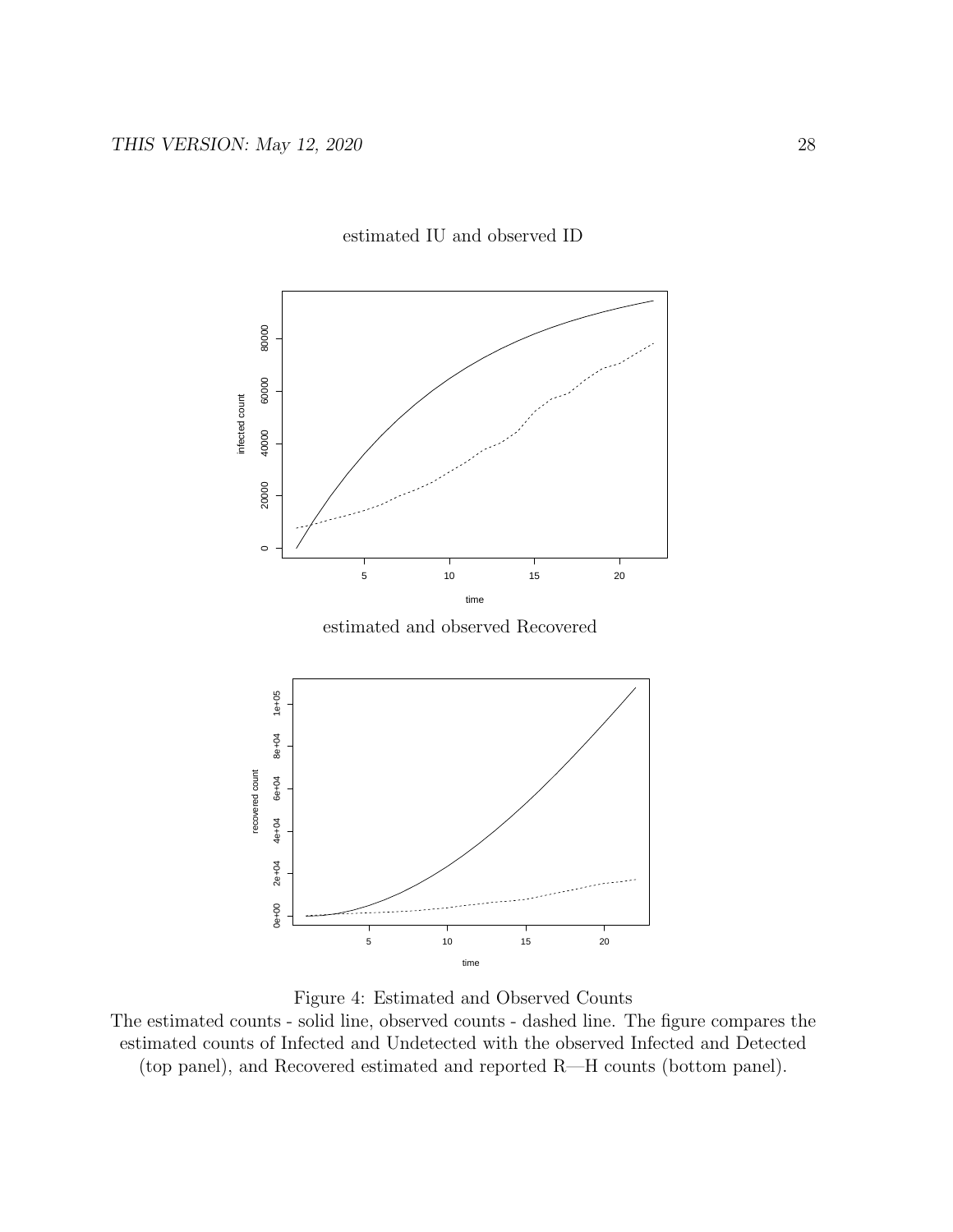

Figure 5: Projected Evolution of Marginal Probabilities. The figure displays projected daily marginal probabilities of all states over 25 years.